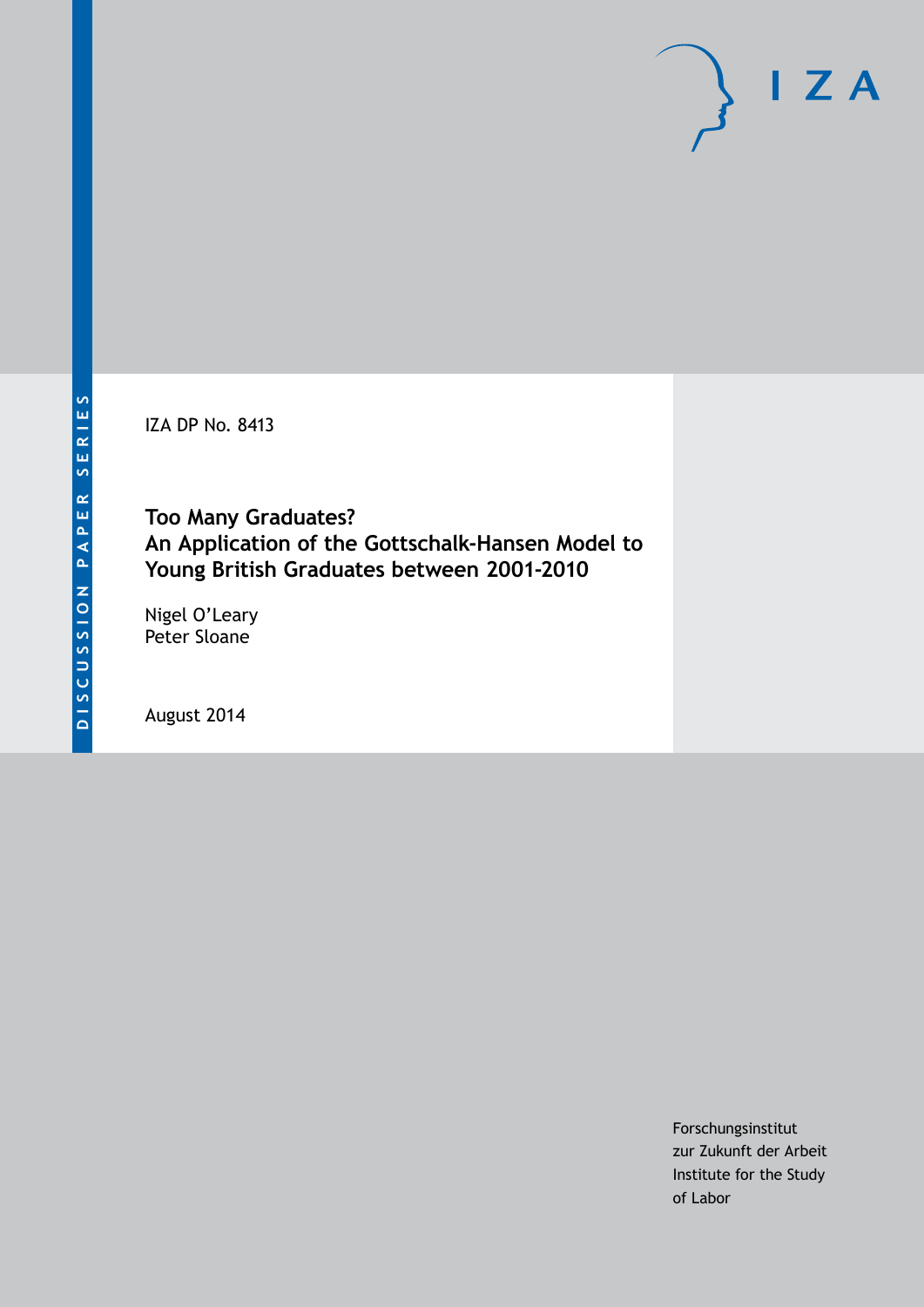# **Too Many Graduates? An Application of the Gottschalk-Hansen Model to Young British Graduates between 2001-2010**

# **Nigel O'Leary**

*Swansea University, NILS, Flinders University, SERC and WISERD*

## **Peter Sloane**

*Swansea University, NILS, Flinders University and IZA*

Discussion Paper No. 8413 August 2014

IZA

P.O. Box 7240 53072 Bonn **Germany** 

Phone: +49-228-3894-0 Fax: +49-228-3894-180 E-mail: [iza@iza.org](mailto:iza@iza.org)

Any opinions expressed here are those of the author(s) and not those of IZA. Research published in this series may include views on policy, but the institute itself takes no institutional policy positions. The IZA research network is committed to the IZA Guiding Principles of Research Integrity.

The Institute for the Study of Labor (IZA) in Bonn is a local and virtual international research center and a place of communication between science, politics and business. IZA is an independent nonprofit organization supported by Deutsche Post Foundation. The center is associated with the University of Bonn and offers a stimulating research environment through its international network, workshops and conferences, data service, project support, research visits and doctoral program. IZA engages in (i) original and internationally competitive research in all fields of labor economics, (ii) development of policy concepts, and (iii) dissemination of research results and concepts to the interested public.

IZA Discussion Papers often represent preliminary work and are circulated to encourage discussion. Citation of such a paper should account for its provisional character. A revised version may be available directly from the author.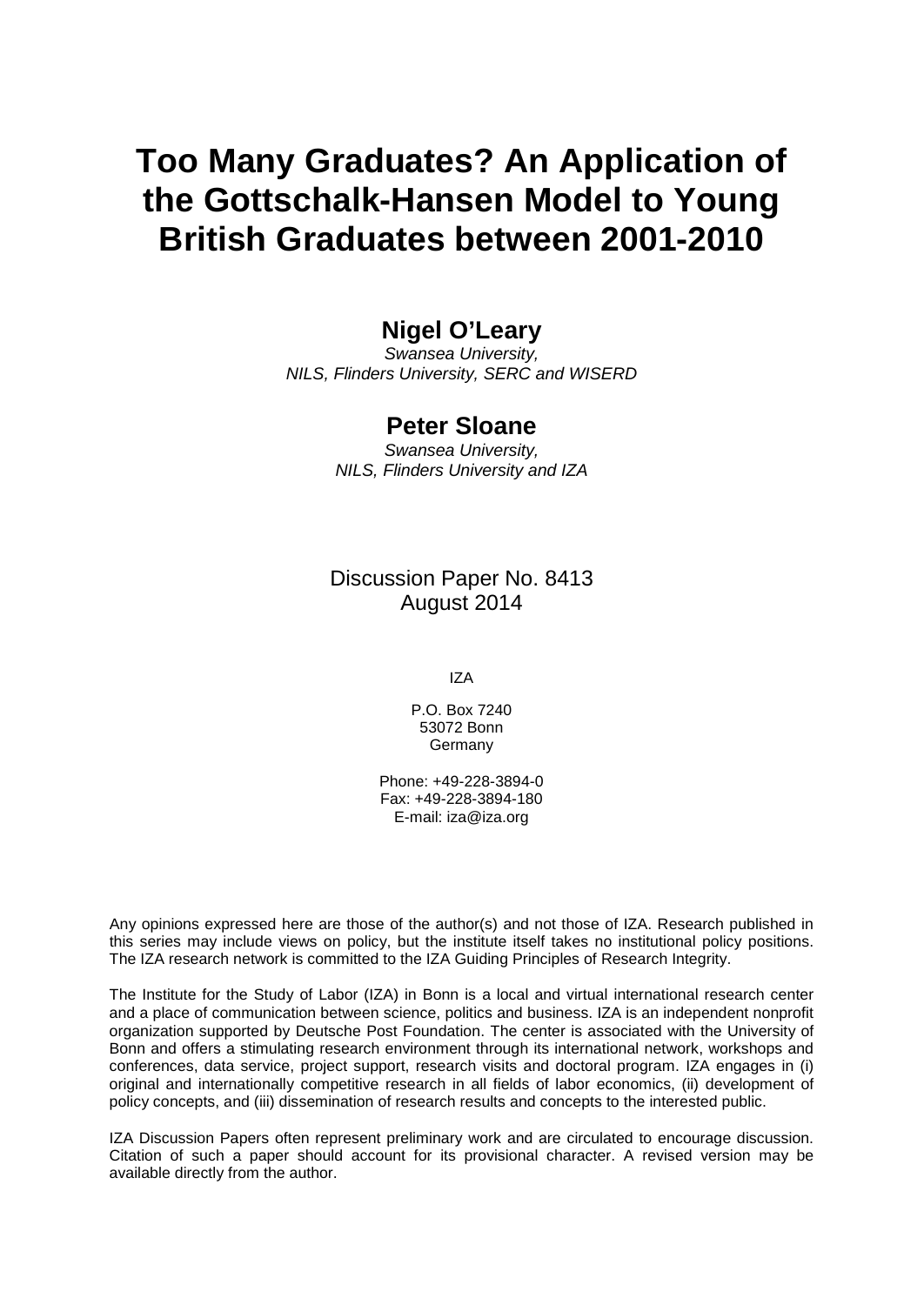IZA Discussion Paper No. 8413 August 2014

# **ABSTRACT**

# **Too Many Graduates? An Application of the Gottschalk-Hansen Model to Young British Graduates between 2001-2010**

There is an apparent inconsistency in the existing literature on graduate employment in the UK. While analyses of rates of return to graduates or graduate mark-ups show high returns, suggesting that demand has kept up with a rapidly rising supply of graduates, the literature on over-education suggests that many graduates are unable to find employment in graduate jobs and the proportion over-educated has risen over time. Using a simple supply and demand model applied to UK data that defines graduate jobs in terms of the proportion of graduates and/or the graduate earnings mark-up within occupations, we find that there has been a shift in the likelihood of young British university graduates being employed in nongraduate jobs in the recent years of our analysis. This finding is in contrast to existing studies.

JEL Classification: I2, J0, J3

Keywords: education, wages, graduates, mismatch

Corresponding author:

Nigel O'Leary Swansea University Singleton Park Swansea SA2 8PP **Wales** United Kingdom E-mail: [n.c.oleary@swansea.ac.uk](mailto:n.c.oleary@swansea.ac.uk)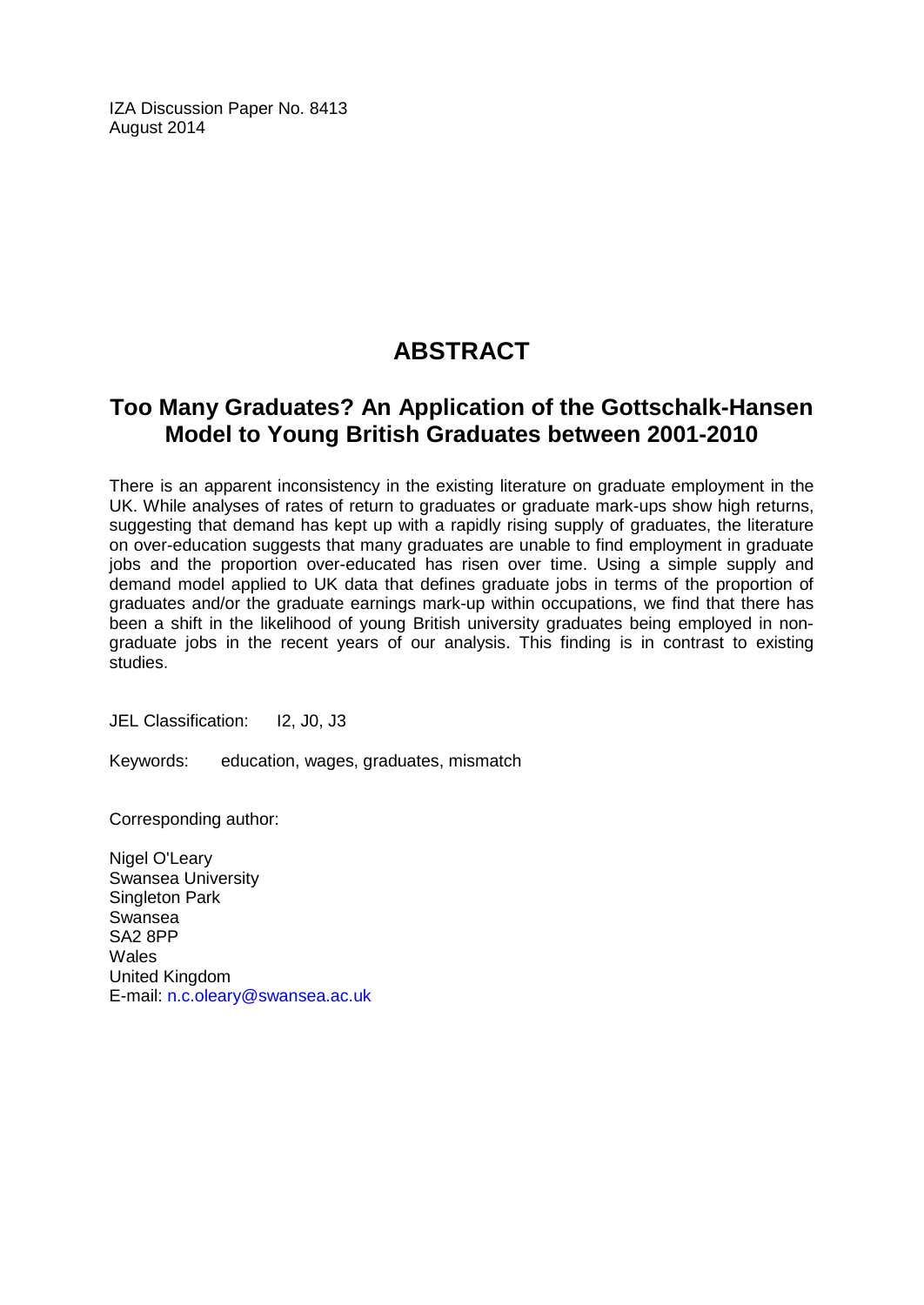#### **1. Introduction**

There are two separate strands in the literature on the employment of graduates in the UK which at first sight seem inconsistent. First, there is a literature which attempts to estimate the returns to being a graduate relative to some base category, which is frequently taken to be those whose highest educational attainment is two or more A-Levels, and, therefore, qualified to enter higher education, but who for one reason or another chose not to do so (see for instance O'Leary and Sloane, 2005). This literature is motivated by the fact that the supply of graduates has risen rapidly in recent years. Elias and Purcell (2003) report that between 1990/91 and 2000/01 the number of male graduates increased by over a third and the number of female graduates almost doubled, and from Figure 1 we can clearly see that this trend has continued. Showing a time series from 1994/95 (the earliest year a consistent set of data are available) through 2001/02 to 2010/11 (the sample used in the empirical investigation that follows), the total number of enrolled undergraduate students in UK higher education institutions increased from 1.23 million, through 1.61 million in 2001/02, to 1.91 million. While the expansion in student numbers in the decade 2001/02 to 2010/11 has not been as great as the preceding decade, this still represents an increase of 187,615 undergraduates (or 11.61% of the 2001/02 stock). Measured from 1994/95, this represents 571,852 more undergraduates, an increase of 46.42%.

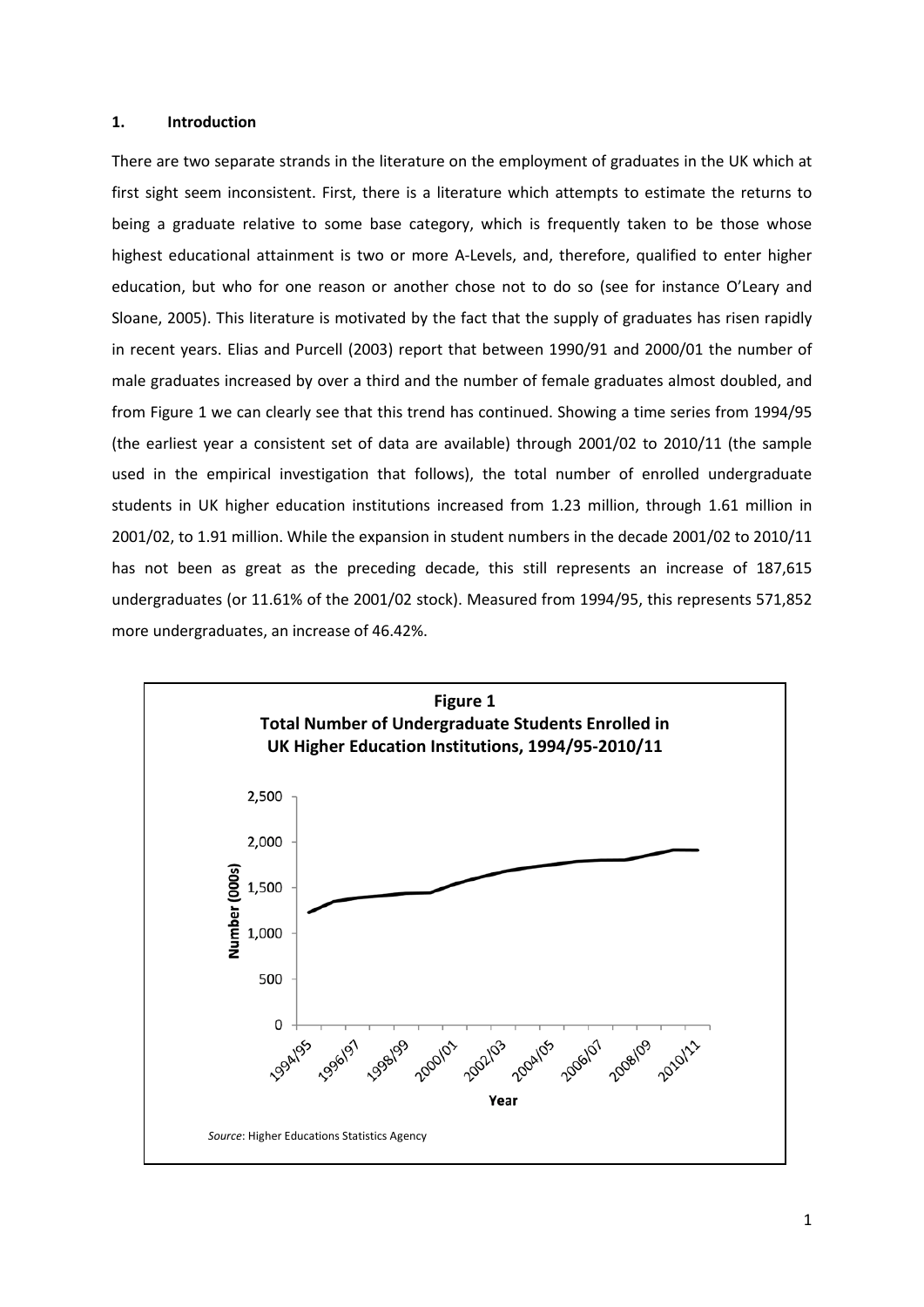Against the backdrop of such a rapid increase in supply, we would expect, *ceteris paribus*, a downward influence to be exerted on the graduate pay premium. However, various studies such as Elias and Purcell (2004) and Walker and Zhu (2008) suggest that graduate earnings have held up remarkably well and the graduate pay premium remains high by international standards. This is consistent with the demand for graduates rising in line with the increased supply. This has been confirmed by more recent studies such as Walker and Zhu (2011) who analyse returns for the UK up to 2009 and by O'Leary and Sloane (2011) who, however, counsel that returns for the most recent cohort who graduated after much of the recent expansion of higher education in the UK had been completed had moderated.

The second strand is the literature on over-education, which suggests that a substantial proportion of the working population is mismatched in the sense that individuals have higher qualifications than are necessary either to obtain or perform their current job. Thus, Felstead *et al*. (2007) estimated that for the whole working population the proportion over-educated rose from 30% in 1986 to 40% in 2006, while the proportion undereducated fell from 18% to 14%. The extent of over-education tended on the whole to be higher at lower levels of qualifications, with degree level over-education rising from 20% in 1986 to 30% in 2006 according to their data. Further, there is evidence that much of the over-education is a long-run phenomenon (see Sloane, Battu and Seaman, 1999 and Battu, Belfield and Sloane, 1999). This has led some to claim that the supply of graduates is outstripping the demand for them and thus that the expansion of higher education has been overdone.

Interpretation of the concept of over-education is not, however, straightforward. Most studies are based on the so-called subjective measure derived from employees' responses to questions on the level of education required either to obtain or do their job. For some jobs a minimum level of education may be specified and a respondent with a higher level of education than the minimum may respond negatively to such a question, implying that he or she is over-educated, though individuals with a higher level of qualifications than the minimum may progress faster in the job. Alternatively, educational requirements may be rising over time and be higher now than when the individual was appointed in the past. Another possibility is that the individual is less able than many of those with the same level of qualifications and was unable to obtain a job matched with that level of qualifications. The current job might, however, match his or her level of skills and abilities.

Some authors distinguish between different types of over-education by sub-classification. Thus, Chevalier (2003) adopts a measure of over-education which combines occupations and satisfaction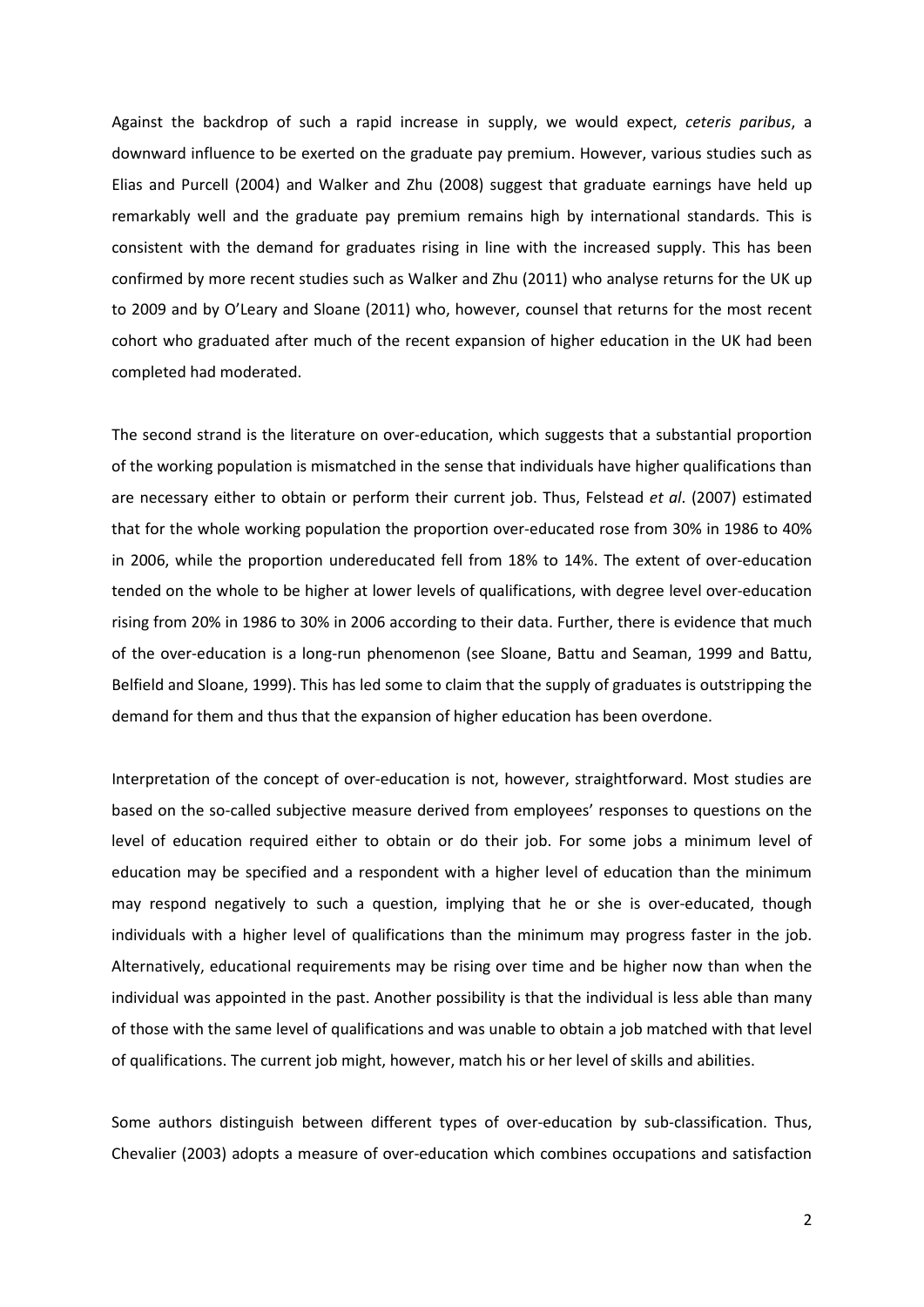with the job match. Hence, there are three categories of graduate according to this classification: those who are matched in a graduate occupation; those who are not in a graduate occupation but who are satisfied with the match (`apparently' over-educated); and those who are not in a graduate occupation and are dissatisfied with the match (`genuinely' over-educated). Green and Zhu (2010) distinguish between real over-qualification and formal over-qualification according to whether or not over-qualification is accompanied by under-utilisation of skills. Data from the British Skills Survey reveal that real over-qualification is associated with greater wage penalties than formal overqualification and, unlike formal over-qualification, is associated with job dissatisfaction. While formal over-qualification has increased over time, real over-qualification has been steady or rising only slowly. While the concept of over-education and skill mismatch is clearly a complex and multifaceted issue, the approach adopted in our present analysis avoids these ambiguities.

Similar questions have been raised in the US with the claim made that college-educated workers are increasingly likely to be in non-college occupations. Gottschalk and Hansen (2003) challenged this assertion by developing a simple yet appealing theoretical framework that modelled the demand and supply conditions in the college graduate and non-graduate labour markets. Their model classifies occupations as graduate or non-graduate on a different basis. Specifically, an occupation is deemed to be a graduate occupation if it fulfils either of two conditions: first that 90% or more of workers in that occupation are graduates or second, failing this, that there is a significant pay premium to being a graduate of at least 10%. Where neither condition applies occupations are deemed to be non-graduate. Gottschalk and Hansen note that there has been growing wage inequality in the US (as is also the case in the UK) and this was true for both college and non-college educated workers. Thus, it is possible for college-educated workers to obtain a higher wage than they could in the graduate sector if they obtain a job at the top of the pay distribution in the nongraduate sector. Equally productive workers can be found in both graduate and non-graduate jobs as long as there is heterogeneity in preferences.

Using US data from 1983 to 1996, they showed that the proportion of college-educated workers in non-college occupations declined over this period, a result which stands "in stark contrast to those in previous studies" (page 450). This result is consistent with the substantial increase in the college wage premium observed over the same period. These findings are important for two reasons. First, they go against the perceived doctrine that expansion of higher education leads to labour market mismatch. Importantly, their methodology allowed for the classification of jobs into college or noncollege to vary over time, a crucial consideration during times of change where the nature of jobs is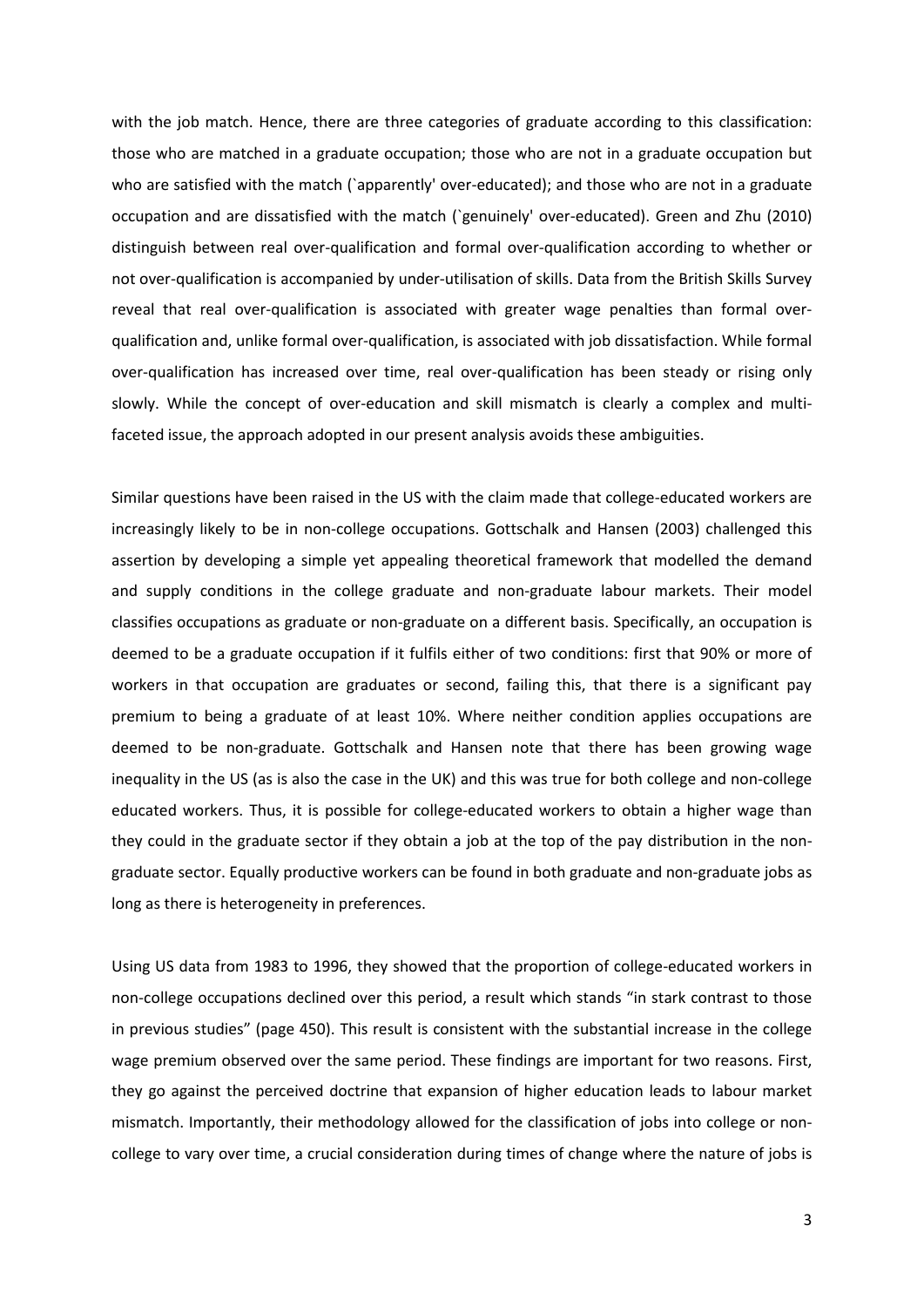changing, whether that be driven by exogenous considerations or by the abilities of the workers now performing these tasks. Second, it provides support for the skill-biased technological change hypothesis, where the conclusion would be that ever increasing numbers of graduates are needed to fill high-skill (graduate) jobs brought about by technological change. In an analysis of the labour market in Portugal over a comparable period (1986-1999), Cardoso (2007) found remarkably similar results to those of Gottschalk and Hansen for the US.

The aim of this current paper is to therefore apply the framework of Gottschalk and Hansen to Britain and examine the early career outcomes of graduates whose career choices and labour market outcomes will be most keenly affected by growth in graduate supply. This will be done using the UK Labour Force Survey, a large scale micro dataset, over the years 2001 to 2010.

#### **2. Model**

The Gottschalk and Hansen model examines supply and demand conditions for both graduate and non-graduate workers. Considering first the demand side, assume firms belong to either sector 1 (the graduate sector) or sector 2 (the non-graduate sector). Firms in each sector produce output (Q) using capital (K) and labour (L) inputs according to the following production functions:

$$
Q_1 = f_1(K_1, \beta_{1g}L_{1g} + \beta_{1n}L_{1n})
$$
\n[1]

$$
Q_2 = f_2(K_2, \beta_{2g}L_{2g} + \beta_{2n}L_{2n})
$$
 [2]

where equation [1] refers to sector 1, equation [2] refers to sector 2 and the subscripts g and n denote graduate and non-graduate workers respectively. The number of graduate workers employed in each sector is described by L*s*g where *s* denotes the sector and is equal to either 1 or 2, while L<sub>sn</sub> is equal to the number of non-graduates employed in each sector. Both types of labour are assumed to be perfect substitutes,<sup>1</sup> although the efficiency of labour, denoted by β, is likely to vary with graduates more productive in the graduate sector. We then define sector 2 as the non-graduate sector by imposing the condition:

<span id="page-6-0"></span>
$$
(\beta_{2g}/\beta_{2n}) < (\beta_{1g}/\beta_{1n})
$$
 [3]

 $1$  This assumption seems reasonable in the context of the over-education literature when workers can and do move between sectors.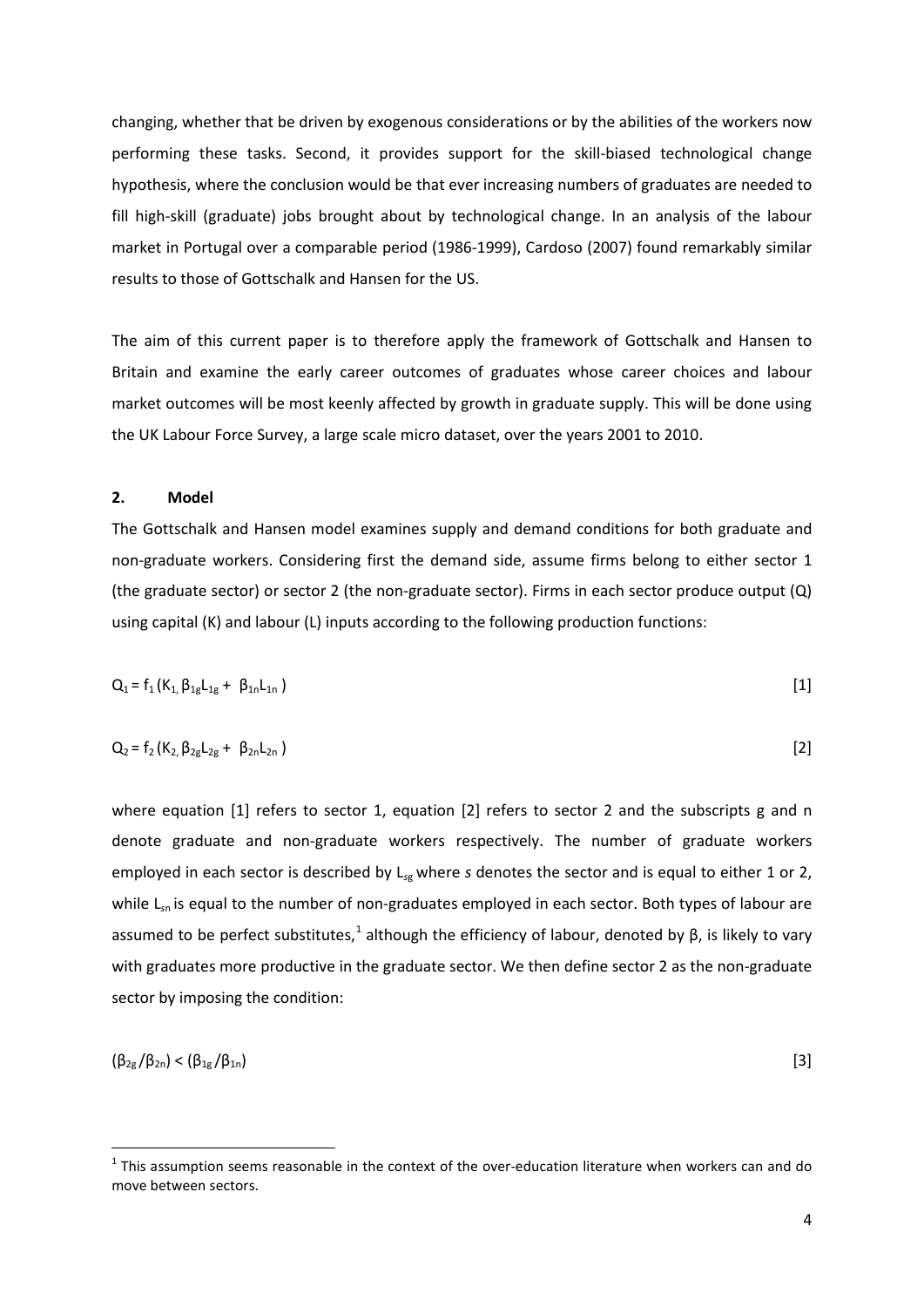That is, we assume the productivity of graduates is more similar to that of non-graduates in sector 2 than in sector 1. Assuming profit maximisation and denoting the sectoral wage on offer as W*s*, this will imply that the first order conditions are such that W*<sup>s</sup>*g=β*s*gF'*<sup>s</sup>* and W*<sup>s</sup>*n=β*s*nF'*<sup>s</sup>* and so the graduate pay premium in either sector will therefore be related to the efficiency parameter β as follows:

$$
(W_{sg}/W_{sn}) = (\beta_{sg}/\beta_{sn})
$$

Given the assumption given in equation [3] that the efficiency of graduates and non-graduates is more similar in sector 2 (the non-graduate sector), this implies that the graduate wage premium will also be smaller in sector 2 than in sector 1. A non-graduate occupation can therefore be defined as one that offers a low graduate premium, which is true of those occupations in sector 2.

In terms of the supply side, workers are assumed to have heterogeneous preferences in their decision over which sector to work in and they will base this decision on the relative wage offered to them in each sector in addition to an exogenous parameter  $\alpha$ . So, for example, the decision of graduates and non-graduates to choose employment in sector 1 will be formulated by the following considerations:

$$
ln L_{1g} = \alpha_g + \gamma_g ln(W_{1g}/W_{2g})
$$
 [5]

$$
lnL_{1n} = \alpha_n + \gamma_n ln(W_{1n}/W_{2n})
$$

Thus, any rise in wages offered in sector 1 will encourage sector 2 workers to relocate and vice versa. The equilibrium condition, therefore, depends on the sector specific wage premium offered to graduates and the relative wage between sectors. Consequently, it will be optimal for some graduates to choose employment in the non-graduate sector. Any change in wages across sectors will then influence the allocation of graduates between the two sectors. For instance, if there is a skill-biased technological change in sector 1, then the efficiency parameter  $\beta_{1g}$  will increase as graduates become more productive in sector 1. This in turn increases the premium paid to graduates in sector 1 (see equation [4]), which encourages graduates in sector 2 to move there and so reduces the proportion of graduates in non-graduate occupations. Indeed, Gottschalk and Hansen find evidence to support this prediction using their US data up to 1996. In contrast, an increased supply of graduates may cause graduate workers to move from sector 1 to sector 2 if relative wages decrease more quickly in sector 1 than in sector 2. Under such a scenario, the observed graduate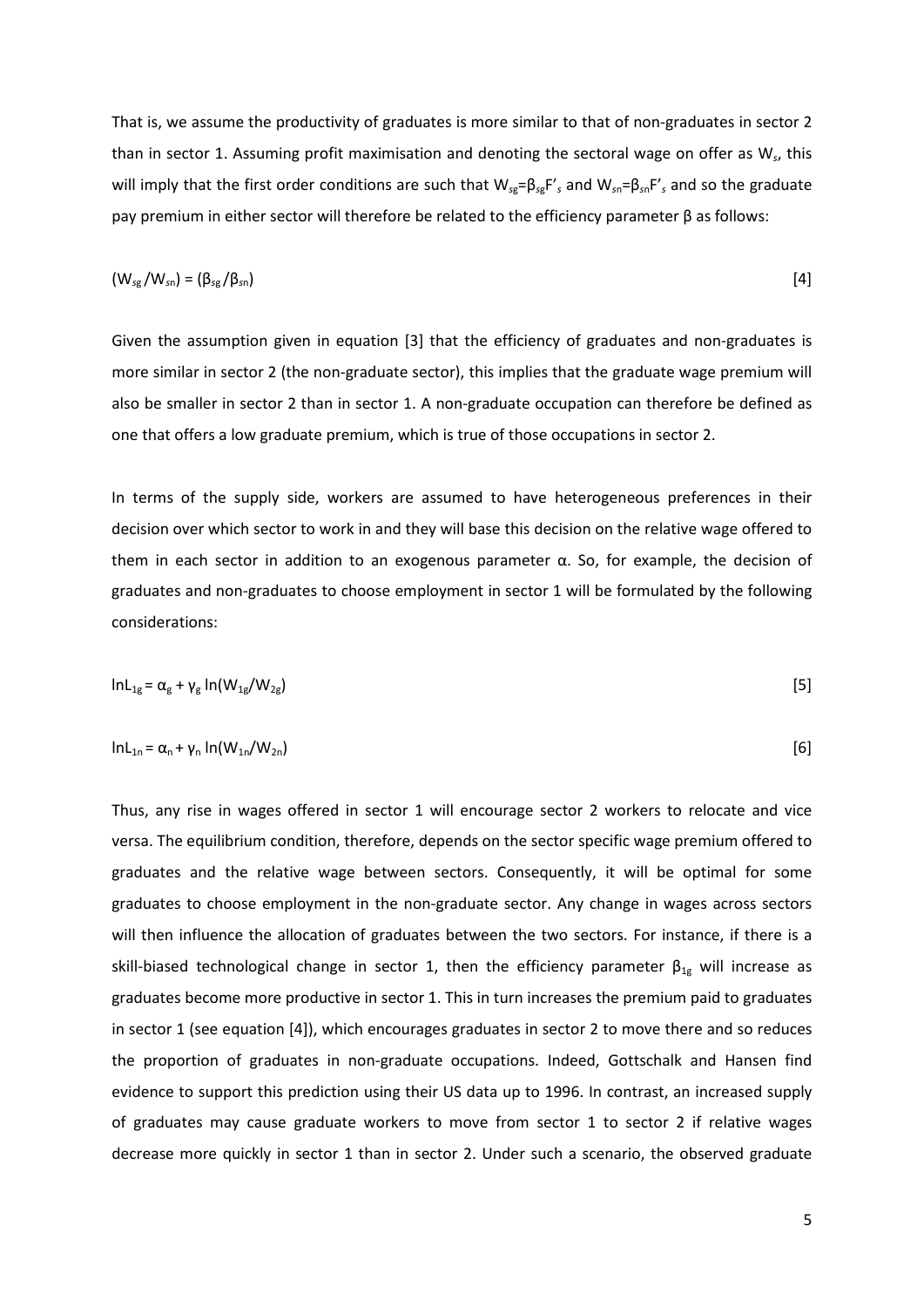premium will also fall and will lead to more graduates being employed in non-graduate jobs. We proceed to examine if this is the case for graduates in Britain over the course of the previous decade.

#### **3. Data and Methodology**

The first stage of the analysis is to classify occupations as graduate or non-graduate, which requires the estimation of wage equations to determine whether there is a significant graduate wage premium. The second stage is to determine whether the probability of graduates being employed in graduate or non-graduate jobs is changing over time. To do this we use individual level data from the UK Labour Force Survey (LFS) between 2001 and 2010. Such a time period represents the most contemporary time period over which a consistent occupational classification, namely on the basis of SOC [2](#page-6-0)000 codings, is available.<sup>2</sup> The LFS is a nationally-representative household survey that is administered by the UK Office for National Statistics and has been conducted on a quarterly basis since 1992. Over the course of the survey respondents are interviewed on five separate occasions, commencing in the quarter they enter the survey and then once more in each of the next subsequent four quarters. Following their fifth interview respondents are replaced by a new cohort. However, we ensure that we select respondents only once during their participation within the survey and we do this by selecting only those individuals who are in their first wave of interviews.

The sample consists of both men and women in full-time or part-time paid employment (the LFS does not collect earnings data for the self-employed) who are less than 35 years of age at time of interview<sup>[3](#page-8-0)</sup> and who have obtained at least two or more A-Levels. This level of educational attainment is typically the entrance requirement set by universities and so the sample will contain both university graduates and those with the qualifications necessary to have attended university but who either chose not to do so or who failed to get a place. To ensure sufficiently large sample sizes to enable a greater number of occupational classifications to be isolated, each year of the data is merged with the previous and succeeding years.

We begin the analysis by classifying each occupation as either graduate or non-graduate. In aggregating occupations, those with at least 30 graduates and 30 non-graduates are classified as

<span id="page-8-1"></span><sup>&</sup>lt;sup>2</sup> From 2011, the LFS classifies occupations as defined by SOC2014 codings. Immediately prior to 2001, SOC90 codings were used and while such coding frames are broadly comparable they cannot be combined to provide a wholly consistent set of occupational classifications.

<span id="page-8-0"></span> $3$  This age restriction is imposed to allow us to focus upon the early labour market experiences of graduates while at the same time retaining a sufficient number of observations to construct meaningful occupational classifications. With such a cut off at 35 years of age, 97.6% of graduates in the sample have 15 years or less potential labour market experience.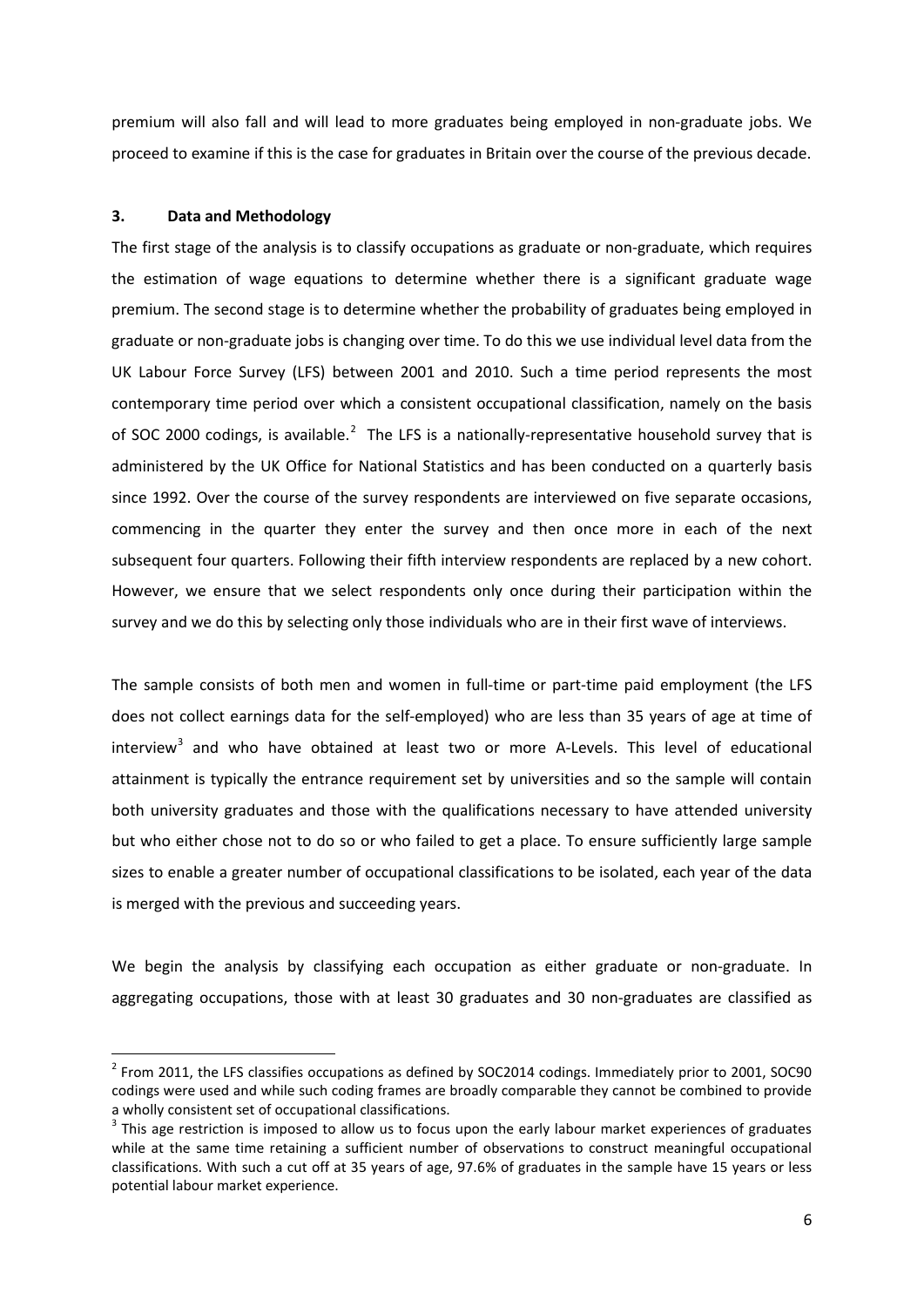separate occupations, while those with less are merged with a related occupation.<sup>[4](#page-8-1)</sup> In addition. occupations where 90% or more of employees are graduates are automatically classified as graduate occupations and are retained as unique 4-digit occupations, while those with 10% or less are classified as non-graduate occupations and similarly retained at the 4-digit level. By merging LFS years over a three-year moving window it is possible to isolate 134 occupational categories subject to these criteria. A full list of the occupations used is presented in Appendix Table A1.

Using the occupational classifications described above, a wage equation is estimated for each year and each occupation:

$$
LnY_{it} = \rho_0 + \rho_1 X_{it} + \rho_2 Degree_{it} + \rho_3 Higher_{it} + \varepsilon_{it}
$$
 [7]

where Y<sub>it</sub> are the gross hourly earnings (in constant January 2011 prices) of individual *i* in year *t*, X is a vector of personal and job related characteristics that influence earnings, full details of which are reported in Appendix Table A2, ε is a random error term and the terms in ρ are estimated regression coefficients. The two remaining controls, entered as dummy variables, denote educational attainment: the variable Degree takes the value of 1 if individual *i* has an undergraduate university degree, and 0 otherwise; the variable Higher takes the value of 1 if a degree holder has a higher degree (Masters or PhD), and 0 otherwise.<sup>[5](#page-9-0)</sup> Within such an estimation framework, the estimated coefficient on  $\rho_2$  will represent the premium that a (first) degree holder will enjoy over the excluded baseline of an individual with two or more A-levels and this estimated premium is subsequently used to determine whether an occupation is classified as graduate or non-graduate: where there is an insignificant premium or a coefficient less than 0.1 is estimated (or where 90% or more of employees are non-graduates), then such occupations are non-graduate; graduate occupations are defined as those with a significant degree coefficient of 0.1 or above (or where 90% or more of employees are graduates). This method allows the classification of occupations to change over the sample time period.

<span id="page-9-1"></span> $4$  Gottschalk and Hansen (2003) used a minimum cell count of 50 to classify occupations but we chose 30 to increase the number of occupations classified. However, when the analysis is repeated with an increased minimum of 50 graduates and non-graduates in each occupation the underlying trend discussed in the next section is unaltered.

<span id="page-9-0"></span> $5$  The data does not distinguish between types of higher degrees but of the sample of those who have a first degree, 22.5% also possess a postgraduate qualification.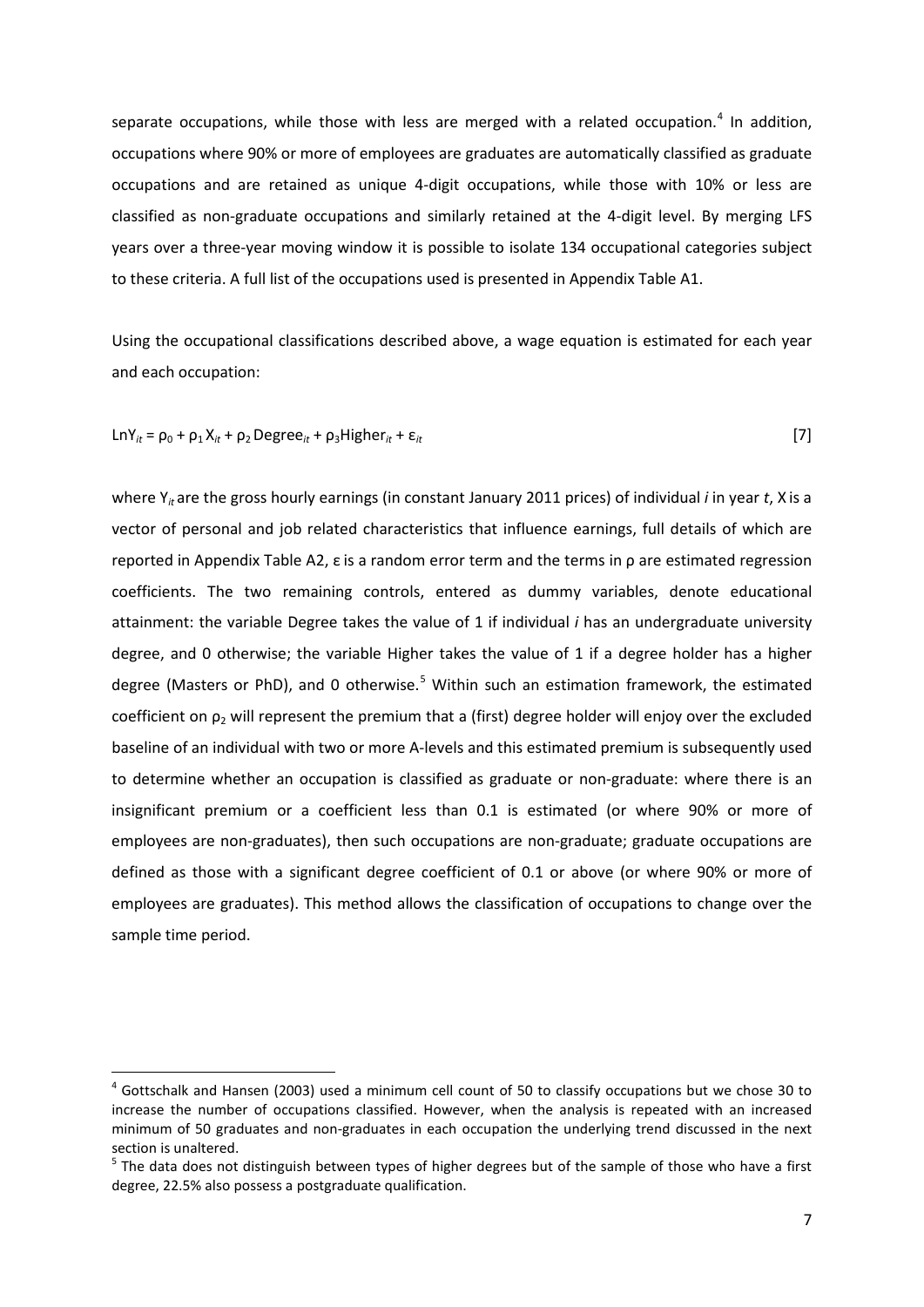#### **4. Occupational Classification**

Occupations are first classified as either graduate or non-graduate by estimating a wage regression separately for each occupation and each three-year window. While it is impractical to present all wage equation estimates by occupations and by year, Table 1 shows a pooled sample over all of these dimensions and the results presented here would accord with our *a priori* expectations: hourly earnings increase with potential labour market experience (though at a decreasing rate), and working on a part-time basis, being non-white, or being of a marital status other than married are all associated with lower earnings, *ceteris paribus*; there are large regional variations in wages, with the highest wages being found in London and the South East and the lowest in Wales; and earnings increase with higher educational qualifications.<sup>[6](#page-9-1)</sup> Relative to the comparator group of someone whose highest educational qualification is two or more A-Levels, young (first degree) graduates receive a substantial hourly earnings premium (an estimated coefficient of 0.321). There is also an additional benefit derived from possessing a higher degree (0.085), over and above the substantial premium already identified for undergraduate degrees.

To provide some background detail on how degree returns have evolved over time, Figure 2 plots the trend in the estimated degree premium between 2001 and 2010. These are derived from an identical wage specification as used in Table 1 but estimated separately for each individual year. Over the ten year period the estimated degree premium declines marginally from 0.317 in 2001 to 0.303 in 2010, ranging from a high of 0.34[7](#page-10-0) (in 2003) to a low of 0.276 (in 2008).<sup>7</sup> The magnitude of these estimates is in keeping with those of O'Leary and Sloane (2005), who also used LFS data for 1994 to 2003, and found a degree mark-up of around 20 per cent for men and 35 per cent for women. However, while such a recent trend confirms results for the UK by O'Leary and Sloane (2011), it is in contrast to the US findings of Gottschalk and Hansen (2003) and results for Portugal by Cardoso (2007), who found significantly increasing graduate wage returns over time. However, both of these papers analysed periods well before the beginning of the data used here, during which times there were also increasing educational returns in the UK (see for example Gosling, Machin and Meghir, 2000).

<span id="page-10-1"></span><sup>&</sup>lt;sup>6</sup> The estimated returns for individual occupations also exhibited the same general pattern and there were no instances where degree premiums were negative. This might occur if graduates are effectively penalised in some occupations for having time out of the labour market. Gottschalk and Hansen, for instance, found significantly negative degree premiums for farm occupations and carpenters in their 1983 estimations.

<span id="page-10-0"></span><sup>7</sup> A simple linear regression of these estimates shows a marginally negative trend over time, with a slope parameter of -0.004 being statistically significant at the 95% confidence level.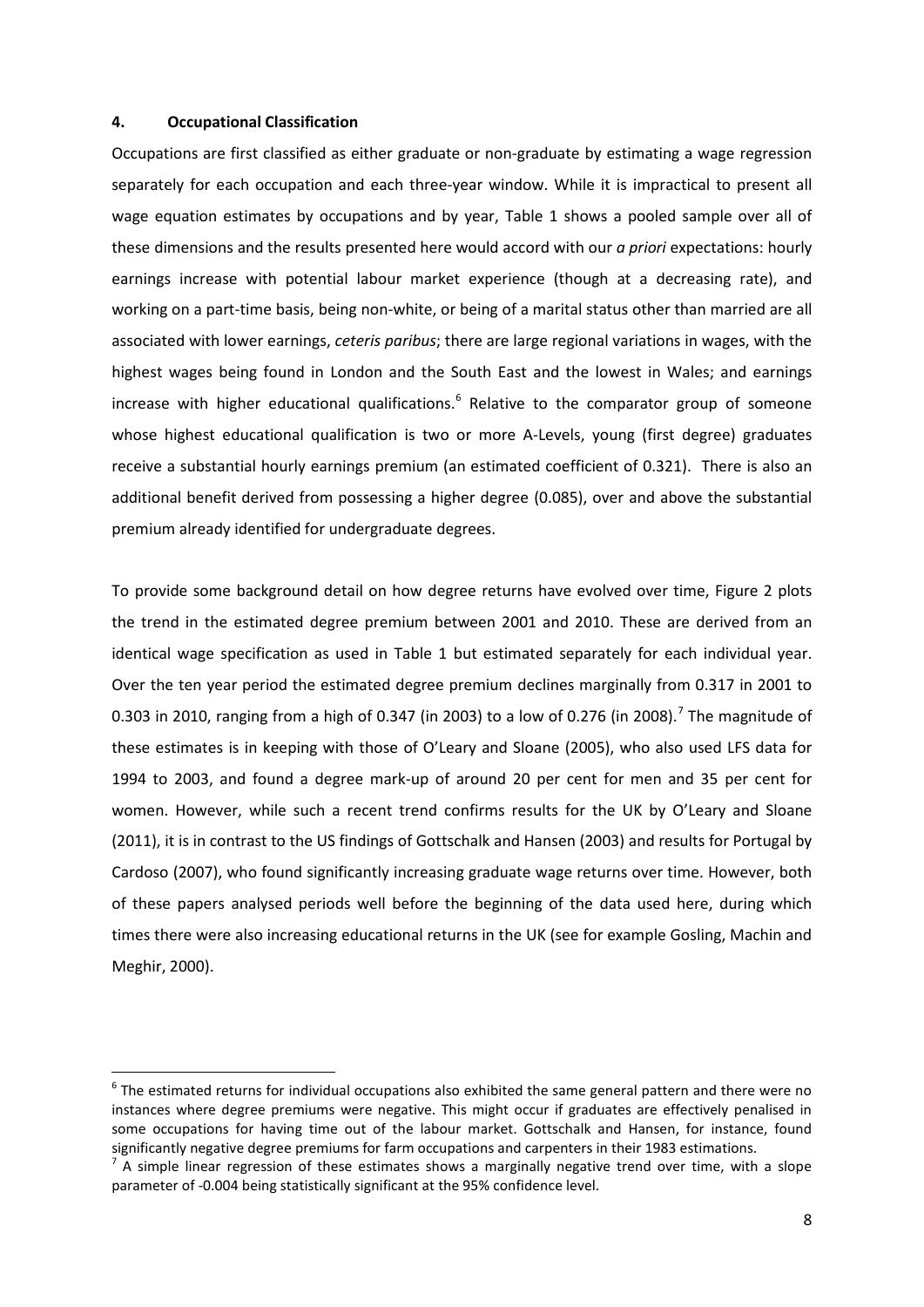|                                            | Coef     | t-stat   |
|--------------------------------------------|----------|----------|
| Potential experience                       | 0.091    | 72.68    |
| Potential experience squared               | $-0.003$ | $-44.31$ |
| Non-white                                  | $-0.015$ | $-1.82$  |
| Marital status: married                    | (E)      |          |
| Marital status: single                     | $-0.092$ | $-26.20$ |
| Marital status: widowed/divorced/separated | $-0.062$ | $-5.28$  |
| Part-time work                             | $-0.191$ | $-32.78$ |
| Male                                       | 0.099    | 30.15    |
| Region: North                              | (E)      |          |
| Region: Yorkshire and Humberside           | 0.014    | 1.61     |
| Region: East Midlands                      | 0.035    | 3.80     |
| Region: East Anglia                        | 0.024    | 2.15     |
| Region: London and South East              | 0.221    | 28.55    |
| Region: South West                         | 0.035    | 3.92     |
| Region: West Midlands                      | 0.029    | 3.23     |
| Region: North West                         | 0.026    | 3.07     |
| Region: Wales                              | $-0.012$ | $-1.21$  |
| Region: Scotland                           | 0.044    | 5.06     |
| Qualification: 2+ A-levels                 | (E)      |          |
| Qualification: degree                      | 0.321    | 64.22    |
| Qualification: higher degree               | 0.112    | 20.59    |
| Constant                                   | 1.734    | 176.17   |
| $R^2$                                      | 0.379    |          |
| Observations                               | 44,759   |          |

**Table 1 Wage Equation Estimates: LFS 2001q1-2010q4**

When each occupation is classified as graduate or non-graduate using the method outlined above, the distribution of occupations between the two designations by year is shown in Table 2. So, for example, in 2001-2003 59 occupations are classified as graduate occupations and 22 as non-graduate.<sup>[8](#page-10-1)</sup> By 2008-2010, the number of graduate occupations has decreased to 53 and the number

*Notes*: dependent variable is the log of hourly earnings; (E) denotes an excluded reference category: 11 controls for year of interview are included but not presented; t-statistics reported are calculated with heteroscedastic robust standard errors.

<span id="page-11-0"></span> $8$  While a crucial feature of the framework adopted is that there is constancy in the occupational classifications, it still allows for a different number of occupations due to the 10%/90% threshold criteria. Thus, occupations such as SOC 1152 (office managers in financial institutions) are classified as graduate occupations in all years (to ensure a consistent classification system) and this occupation is observed in each and every year. However, SOC 2215 (dental practitioners) is also deemed to be a graduate occupation but it does not appear in 2 out of the eight years presented in Table 2. Thus, while the number of combined occupational categories from which degree premiums are derived is constant, the number of 4-digit occupations that are classified depending upon the proportion of graduates in them are not. There is therefore no need for the total number of occupations to sum to 132 in any year (which in itself represents an absolute maximum) and there is similarly no need for the total number of occupational groups to be equal across years.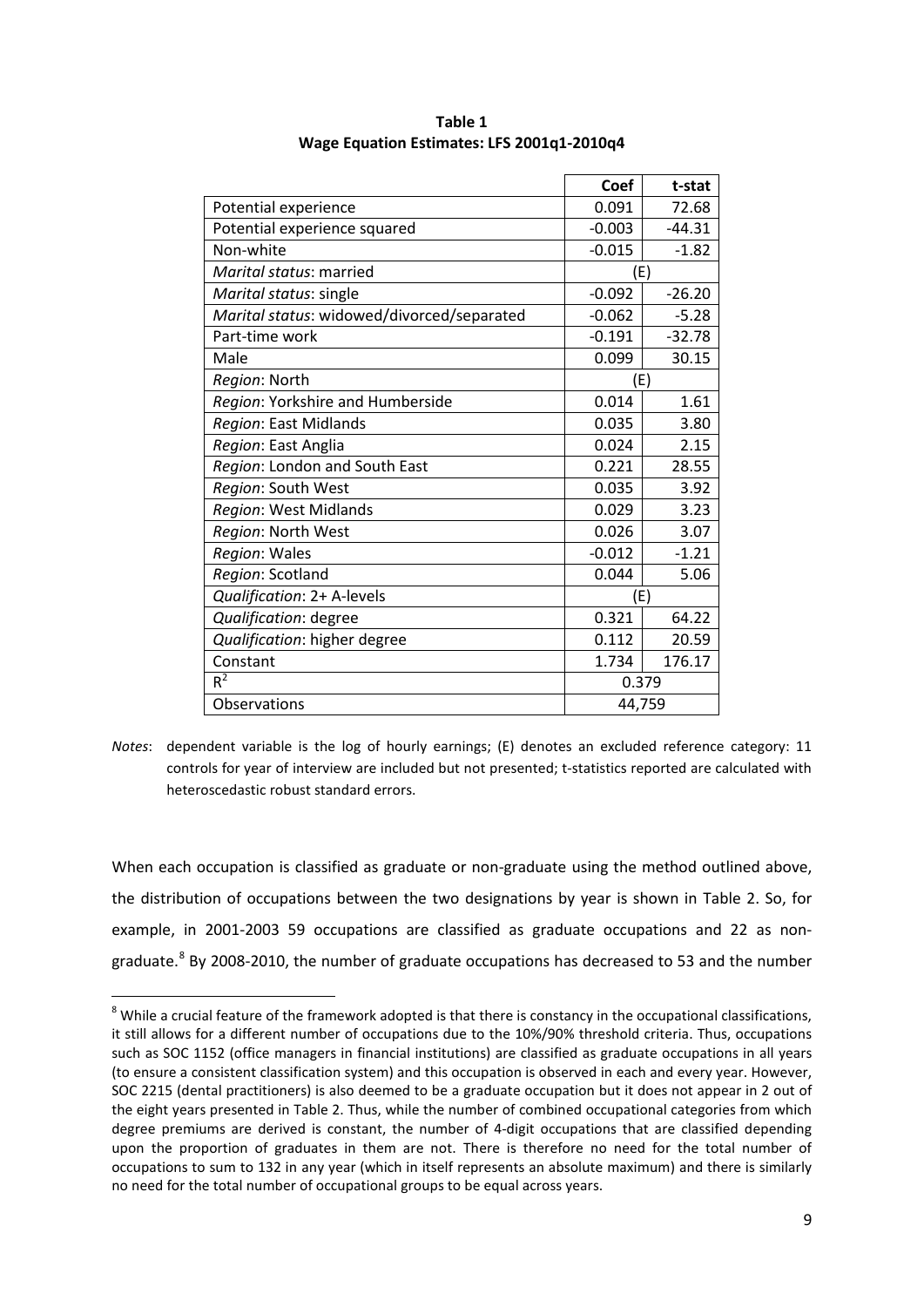of non-graduate occupations has increased to 30.<sup>[9](#page-11-0)</sup> Thus, 75.56% of graduates are in jobs classified as graduate occupations in 2008-2010 as compared to 84.60% in 2001-2003. This increase in the number of graduate occupations is predominantly due to increasing wage premia within occupations. Classified solely on this criterion, the proportion of graduates in graduate jobs falls from 44.18% to 36.34% and the proportion of graduates in non-graduate jobs increases from 14.67% to 21.29%. While there are fluctuations around the estimates for each of the years, the same general pattern is routinely exhibited: it is occupations changing classification due to changes in the estimated degree premium that are the driver behind changes in the incidence of graduate occupations and the proportion of graduates within them.



Finally, it should also be noted that the occupational degree premium and the average graduate wage are positively but not necessarily strongly correlated. As shown in the bottom row of Table 2, while there is variation in the coefficient of correlation across years, it is typically between 0.41-0.55.

<span id="page-12-0"></span> $9$  Eight fewer occupations have an estimated degree premium less than 0.1 and an additional four see the degree premium rising to 0.1 or above. Of the occupations no longer deemed to be graduate in nature, quality and SOC 114 (customer care managers) and SOC 116 (managers in distribution, storage and retailing) are interesting examples but ones that are entirely consistent with the notion that it is not the descriptor of management that defines the nature of a job but rather the duties performed.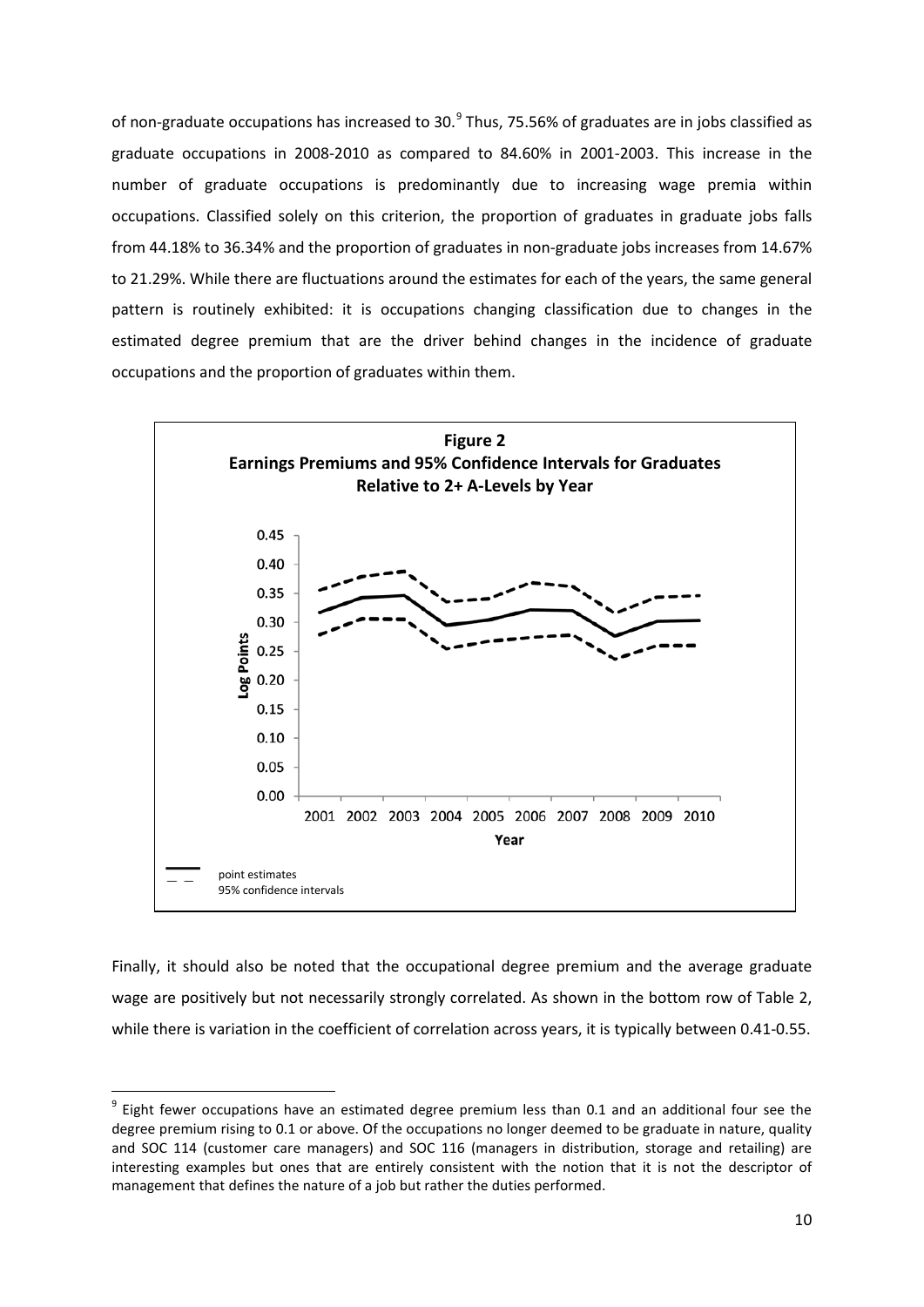### **Table 2 Classification of Graduate and Non-Graduate Occupations: LFS 2001-2003 – 2008-2010**

|                                          | 2001-2003 | 2002-2004 | 2003-2005 | 2004-2006 | 2005-2007 | 2006-2008 | 2007-2009 | 2008-2010 |
|------------------------------------------|-----------|-----------|-----------|-----------|-----------|-----------|-----------|-----------|
| No. of graduate occs                     | 59        | 61        | 57        | 55        | 53        | 52        | 53        | 53        |
| % of workers                             | 84.60     | 89.32     | 82.42     | 81.19     | 77.43     | 71.25     | 74.10     | 75.56     |
| No. of graduate occs<br>$( > 90\%)$      | 34        | 33        | 33        | 33        | 33        | 33        | 33        | 32        |
| % of workers                             | 40.28     | 41.70     | 40.36     | 38.55     | 43.26     | 37.06     | 40.07     | 39.22     |
| No. of graduate occs<br>$(>0.1*)$        | 25        | 28        | 24        | 22        | 20        | 19        | 20        | 21        |
| % of workers                             | 44.18     | 48.12     | 42.06     | 42.64     | 34.17     | 34.19     | 34.03     | 36.34     |
| No. of non-graduate<br><b>OCCS</b>       | 22        | 24        | 24        | 28        | 34        | 37        | 29        | 30        |
| % of workers                             | 15.54     | 10.18     | 17.58     | 18.81     | 22.57     | 28.75     | 25.90     | 24.44     |
| No. of non-graduate<br>occs (<10%)       | 11        | 16        | 13        | 14        | 18        | 20        | 13        | 15        |
| % of workers                             | 0.87      | 2.00      | 2.11      | 1.62      | 2.04      | 2.49      | 1.68      | 3.15      |
| No. of non-graduate<br>$occs$ (<0.1*)    | 11        | 8         | 12        | 14        | 16        | 17        | 16        | 15        |
| % of workers                             | 14.67     | 8.18      | 15.47     | 17.19     | 20.53     | 26.26     | 24.22     | 21.29     |
| Average earnings/<br>premium correlation | 0.444     | 0.422     | 0.470     | 0.380     | 0.409     | 0.469     | 0.504     | 0.550     |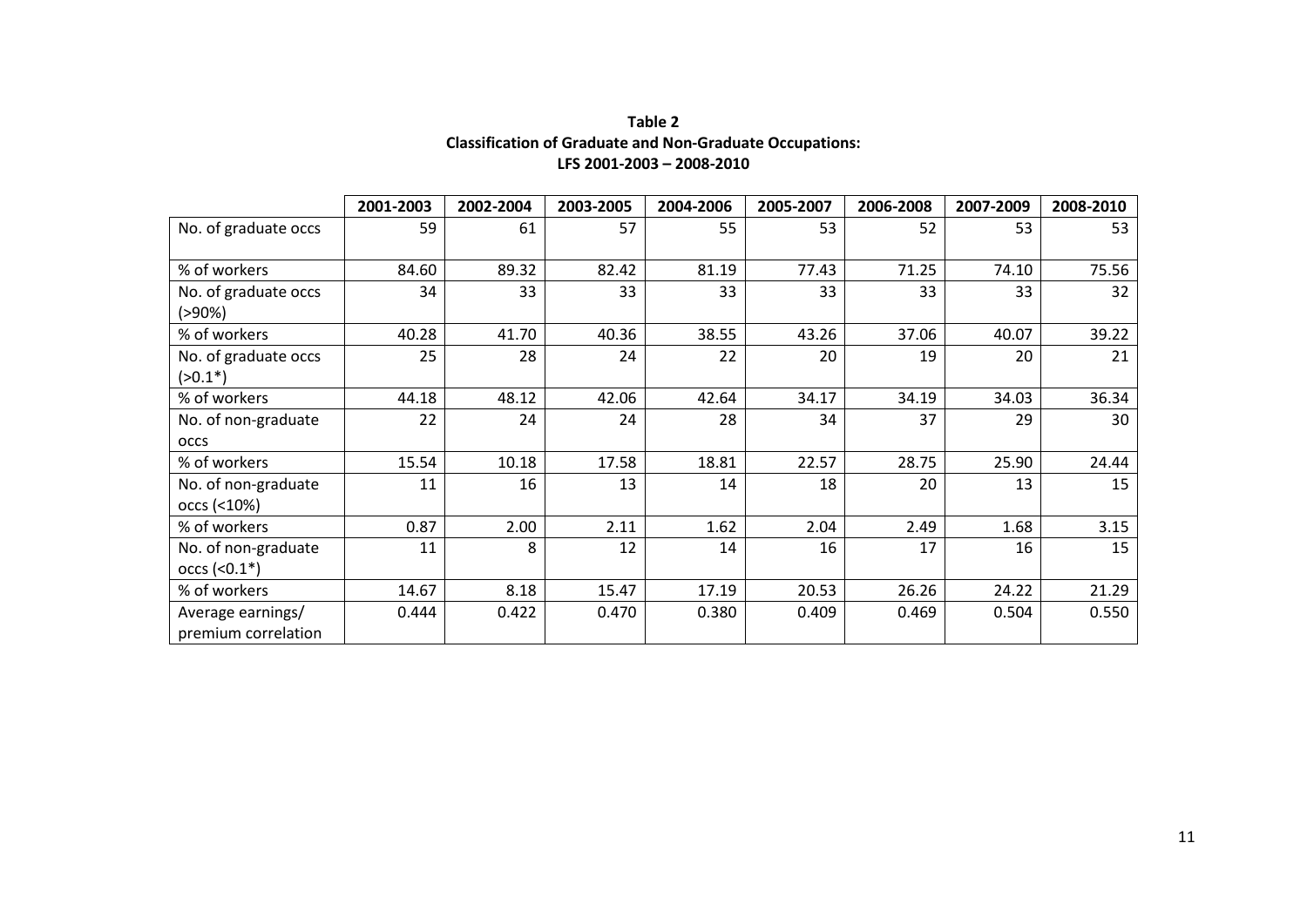This reflects the fact that some occupations pay only a small graduate premium but offer relatively high wages to all workers, and vice versa.

#### **5. The Probability of Graduate Employment**

Having classified occupations as graduate or non-graduate, the probability that graduates will be employed in non-graduate occupations over time is estimated by merging all years of the data. Restricting the sample to graduates only and dropping the previously defined subscript *i* for convenience, equation [8] is estimated using a logit model:

$$
Prob(N=1) = \theta_0 + \theta_1 Time + \theta_2 Time^2 + \theta_3 Male + \gamma_4 Non-white + \theta_5 Parttime + \theta_6 Unemp + \mu
$$
 [8]

where N is equal to one if a graduate is employed in a non-graduate occupation (zero otherwise) and the quadratic in Time is a time trend (measured in years deviation from 2001) that captures changes in the probability of graduates being employed in non-graduate jobs over time. In addition, dummy variables to denote male graduates (Male), those from a non-white ethnic minority group (Nonwhite) and those employed on a part-time basis (Parttime) are also included. A measure of the unemployment rate (Unemp) is included to capture the influence of the macroeconomic environment and  $\mu$  is a conventionally defined random error term.<sup>[10](#page-12-0)</sup>

The marginal effects from the logit estimation are presented in Table 3 which contains a baseline specification (column 1) and a number of alternative specifications to provide robustness checks of the results. Starting with the baseline specification contained in column 1, the degree premium threshold for defining graduate occupations is taken at 0.1 which is deemed statistically significant at the 5% level.<sup>[11](#page-14-0)</sup> While no significant difference is found in the likelihood of non-graduate employment along the lines of gender, those in part-time employment (0.023) and those from a non-white ethnic background (0.043) are more likely to be in a non-graduate job. Unemployment also exerts a positive influence (0.011), indicating that as unemployment rises young graduates are more likely to be found in non-graduate occupations, in line with prior expectations. Meanwhile, the marginal effect of the linear component of Time is significantly positive (0.122), indicating that the probability of a graduate being employed in a non-graduate occupation has increased, *ceteris paribus*, and the

 $10$  More specifically, the unemployment rate is entered as a gender-specific measure within the standard region of work. These unemployment rates are available from the Office for National Statistics and their inclusion is in contrast to both Gottschalk and Hansen (2003) and Cardoso (2007) who used simply genderadjusted unemployment rates. As an alternative, age-adjusted unemployment rates by gender were also incorporated but these did not qualitatively affect the nature of the results reported here.<br><sup>11</sup> These are the same threshold and significance level that has been adopted in all previous discussion up until

<span id="page-14-1"></span><span id="page-14-0"></span>this point.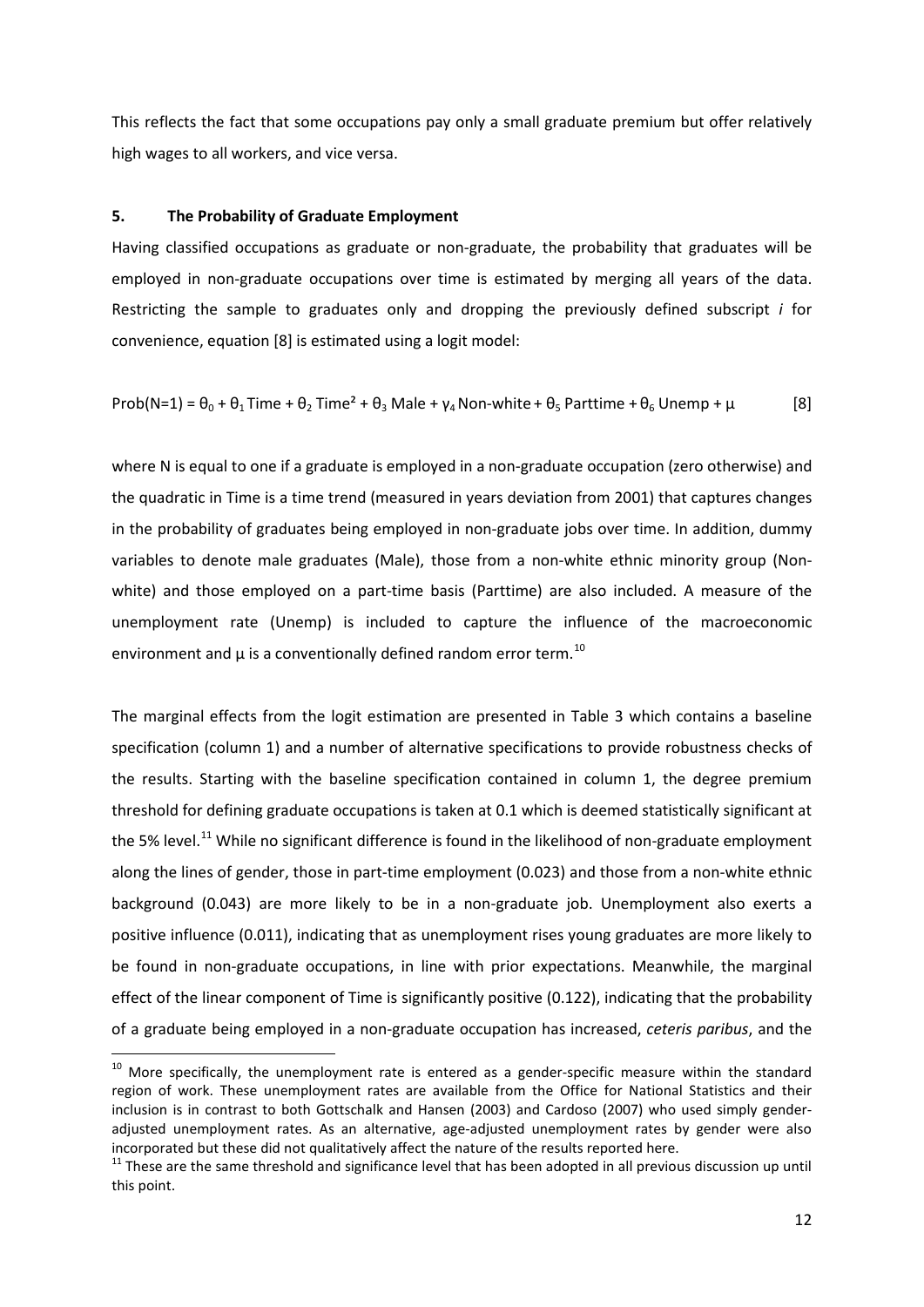|              | column 1   | column <sub>2</sub> | column 3 | column 4   | column 5   | column 6 | column <sub>7</sub> | column 8  |
|--------------|------------|---------------------|----------|------------|------------|----------|---------------------|-----------|
| threshold    | 0.1        | 0.2                 | 0.3      | 0.1        | 0.1        | 0.1      | 0.1                 | 0.1       |
| significance | 5%         | 5%                  | 5%       | 10%        | 1%         | 5%       | 5%                  | 5%        |
| time         | 0.122      | 0.118               | 0.099    | 0.120      | 0.157      | 0.121    | 0.086               | 0.010     |
|              | (18.30)    | (17.78)             | (16.57)  | (18.67)    | (23.12)    | (17.27)  | (12.27)             | (8.20)    |
| time2        | $-0.013$   | $-0.014$            | $-0.014$ | $-0.014$   | $-0.018$   | $-0.013$ | $-0.007$            | $-0.005$  |
|              | $(-14.39)$ | $(-15.30)$          | (16.19)  | $(-15.51)$ | $(-19.20)$ | (-13.80) | (-7.72)             | (-1.12)   |
| time3        |            |                     |          |            |            |          |                     | $-0.001$  |
|              |            |                     |          |            |            |          |                     | $(-2.13)$ |
| male         | 0.011      | 0.045               | 0.080    | $-0.012$   | 0.060      | 0.009    | $-0.029$            | 0.006     |
|              | (0.76)     | (2.82)              | (5.33)   | $(-0.85)$  | (3.76)     | (0.59)   | $(-1.96)$           | (0.42)    |
| non-white    | 0.043      | 0.065               | 0.071    | 0.020      | 0.044      | 0.037    | 0.025               | 0.042     |
|              | (2.44)     | (3.56)              | (4.29)   | (1.23)     | (2.41)     | (1.96)   | (1.42)              | (2.37)    |
| parttime     | 0.023      | 0.123               | 0.055    | 0.009      | 0.034      |          | 0.028               | 0.024     |
|              | (1.64)     | (8.47)              | (4.10)   | (0.65)     | (2.27)     |          | (1.89)              | (1.65)    |
| unemp        | 0.011      | 0.005               | 0.010    | 0.013      | $-0.002$   | 0.010    | 0.004               | 0.013     |
|              | (2.08)     | (1.00)              | (1.87)   | (2.64)     | (-0.28)    | (1.95)   | (0.84)              | (2.45)    |
| aggregation  | No         | No                  | No       | No         | No         | No       | Yes                 | No        |
| controls     |            |                     |          |            |            |          |                     |           |
| observations | 12,835     | 12,835              | 12,835   | 12,835     | 12,835     | 11,445   | 12,835              | 12,835    |

**Table 3 Marginal Effects of Graduate being in a Non-Graduate Occupation: LFS 2001-2010**

*Notes*: column 1 – baseline specification; columns 2, 3, 4, 5 – threshold sensitivity; column 6 – part-time sensitivity; column 7 – aggregation sensitivity; column 8 – time trend sensitivity.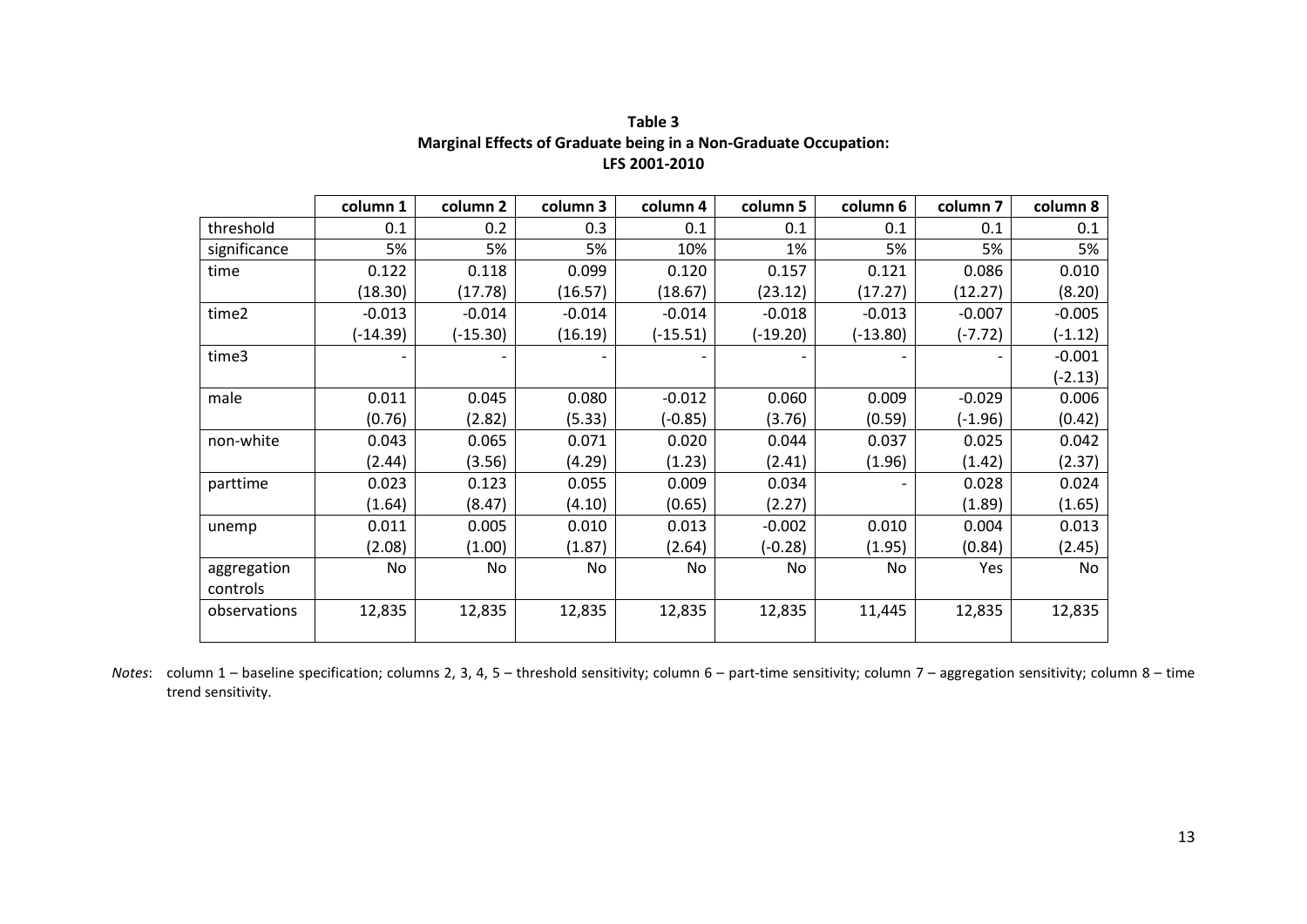negative effect on the quadratic term of Time (-0.013) would imply that this increase has occurred at a diminishing rate. So, with the 134 occupations defined and a premium threshold of 0.1 marking the distinction between graduate and non-graduate jobs, it is clear that there has been a movement towards greater graduate employment in non-graduate occupations over the 10 year period between 2001 and 2010.

The remaining columns of Table 3 examine the sensitivity of these findings and in all instances the results are robust to specification and assumption changes. In columns 2 through 5 the threshold for denoting a graduate occupation is adjusted: in columns 2 and 3, the wage premium threshold is raised to 0.2 and 0.3 respectively (at the same 5% significance level); in columns 4 and 5, the significance level is changed to 10% and 1% respectively (using the 0.1 premium as in the baseline specification). For the first two of these (columns 2 and 3), all marginal effects are signed as previously but whereas the influence of gender was statistically insignificant it is now significant in both instances. In contrast, the marginal effect of unemployment fails to achieve significance when the graduate premium threshold is set at 0.2. Likewise, unemployment also has an insignificant effect when the significance level is raised to the 1% level (column 5) but tellingly across none of the columns does the sign and significance to the time trend change.

In column 6, the same baseline is used as in column 1 to investigate whether the results are sensitive to the exclusion of part-time workers (who are themselves more likely to be in non-graduate employment). The results would suggest that the inclusion or exclusion of such workers has little effect upon the estimated marginal effects. Column 7 addresses the issue of the grouping of occupations and again compares against the baseline results from column 1. As such, a series of additional controls are entered into the logit equation where 4-digit SOC codings have been merged.<sup>[12](#page-14-1)</sup> While the estimated marginal effects on the included aggregation controls are significant and positive, indicating that the combining of 4-digit occupational categories increases the likelihood of it being defined as a non-graduate occupation, the direction and influence of the time trend is unaffected, even if some of the other controls are. For instance, the effect of gender is now significantly negative, implying that male graduates are less likely to be in a non-graduate occupation. The implication of this would be that men are therefore more likely to be in an occupation which is aggregated across 4-digit SOC codes. Finally, column 8 relaxes the assumption of

<span id="page-16-0"></span> $12$  The aggregation dummies used in column 7 refer to 4-digit occupations grouped within the same 3-digit occupation, 4-digit occupations grouped across 3-digit occupations, and an aggregation below the 3-digit level. These are all measured relative to the case where no aggregation has taken place.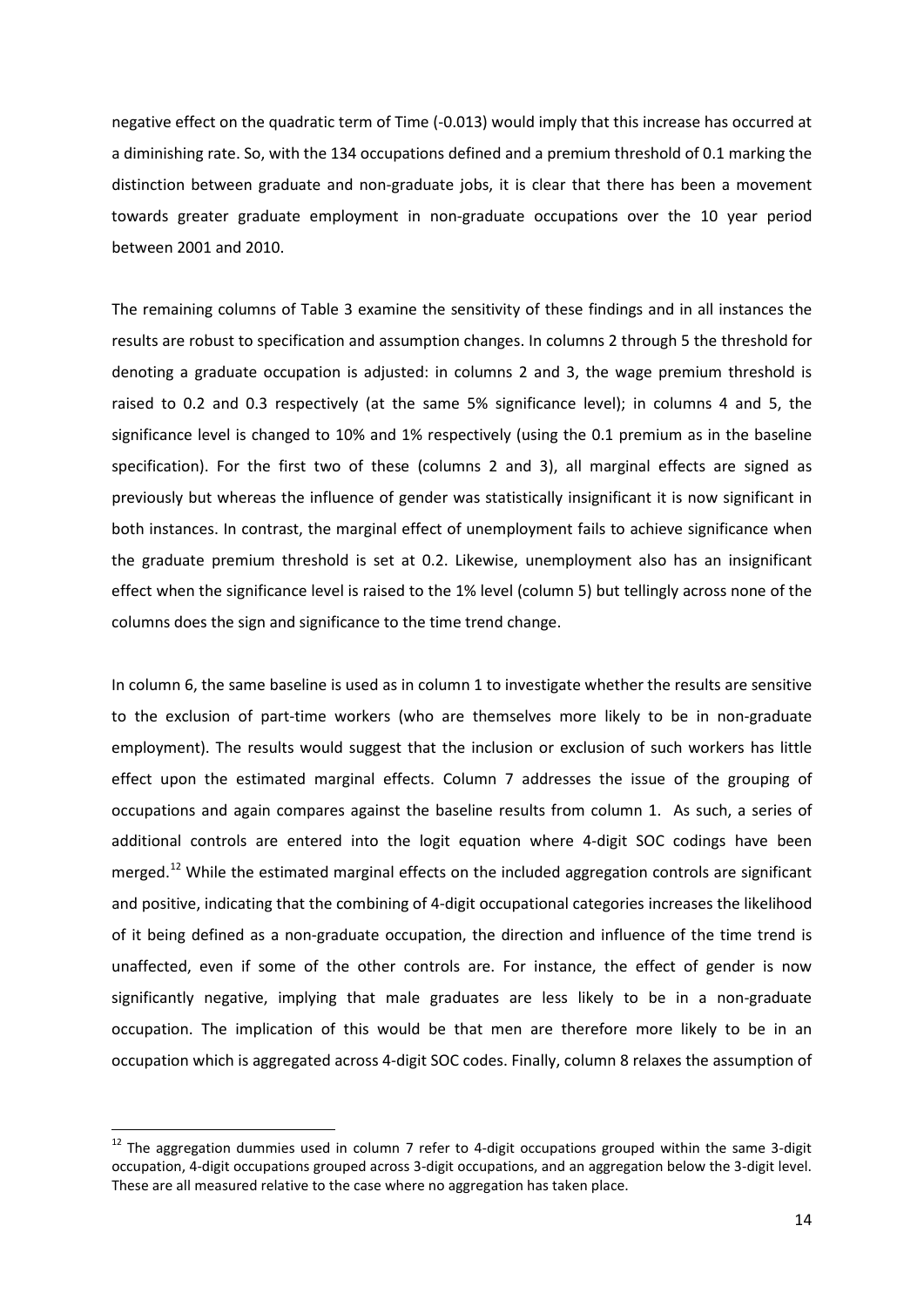a quadratic functional form on Time and includes a higher polynomial term. As before, the implications from the estimated marginal effects are unaltered.

As for the question of what is behind this reduced likelihood of graduate employment, Table 4 shows that with a fixed classification of graduate occupations there would be very little change in the proportion of graduates in graduate jobs. These counterfactual figures have been constructed from the actual distribution of graduates across occupations in each year but on the assumption that the assignment of occupations to graduate and non-graduate status is held constant as defined in 2001- 2003. While there is a slight dip in the proportion of graduates in graduate occupations around the recessionary years of 2006-2009, the decline is very modest and certainly less than the figures discussed previously in Table 2. Outside of this, the counterfactual proportion in 2008-2010 has fallen to just 83.05% from 84.60% at the beginning of the time period.<sup>[13](#page-16-0)</sup> This figure is over 7 percentage points higher than the proportion when the occupational classification is allowed to vary over time. Thus, it is not a changing distribution of graduates across occupations that drives our central finding, but rather it is the fall in the graduate premium. Over the decade from 2001 there has been an ever increasing number of university qualified entrants to the labour market and the returns available to such qualifications have been moderated for young graduates over this period.

#### **7. Concluding Comments**

This paper departs from earlier papers in the UK by classifying occupations as graduate and nongraduate on the basis of the graduate earnings premium. Using recent data available from the LFS between 2001 and 2010 to define a consistent set of occupations, it has been shown that young university graduates in Britain have been more likely to find employment in occupations which are classified as non-graduate and not designed for their education level. Such a finding is in contrast to the US findings of Gottschalk and Hansen (2003) and also with the findings of Cardoso (2007) for Portugal. To the extent that the continued expansion of the UK higher education sector has seen a moderation of the wage premiums available to university graduates in recent years, it would appear that, on average, graduates are to a greater extent taking up jobs that do not fully utilise their educational investment.

<sup>&</sup>lt;sup>13</sup> As a check, the counterfactual simulation has also been calculated with the graduate premium threshold raised to 0.3. The results are shown in the bottom row of Table 4. While the proportion of graduates in nongraduates jobs naturally increases, the same flat trend between 2001-2010 is observed if the occupational classification is held constant.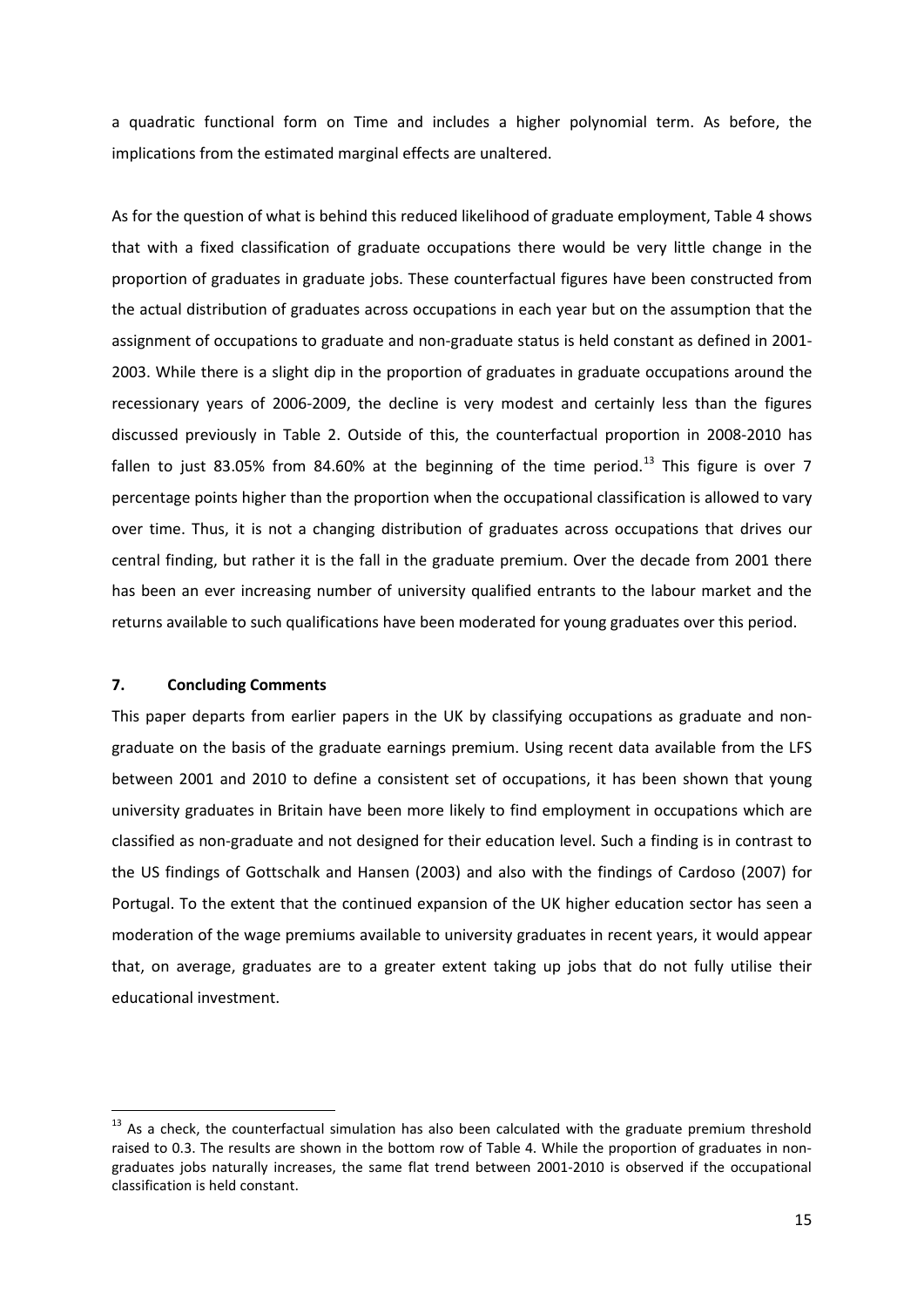| Table 4                                                              |  |
|----------------------------------------------------------------------|--|
| <b>Counterfactual Estimation of Employment in Non-Graduate Jobs:</b> |  |
| LFS 2001-2003 - 2008-2010                                            |  |

|                       | 2001-2003 | 2002-2004 | 2003-2005 | 2004-2006 | 2005-2007 | 2006-2008 | 2007-2009 | 2008-2010 |
|-----------------------|-----------|-----------|-----------|-----------|-----------|-----------|-----------|-----------|
| Predicted probability | 84.60     | 89.32     | 82.42     | 81.19     | 77.43     | 71.25     | 74.10     | 75.56     |
|                       |           |           |           |           |           |           |           |           |
| Constant occupation   | 84.60     | 84.24     | 84.07     | 84.29     | 84.69     | 82.90     | 82.09     | 83.05     |
| structure $-0.1$      |           |           |           |           |           |           |           |           |
| Constant occupation   | 52.15     | 53.93     | 52.71     | 50.32     | 54.27     | 48.94     | 51.10     | 51.93     |
| structure $-0.3$      |           |           |           |           |           |           |           |           |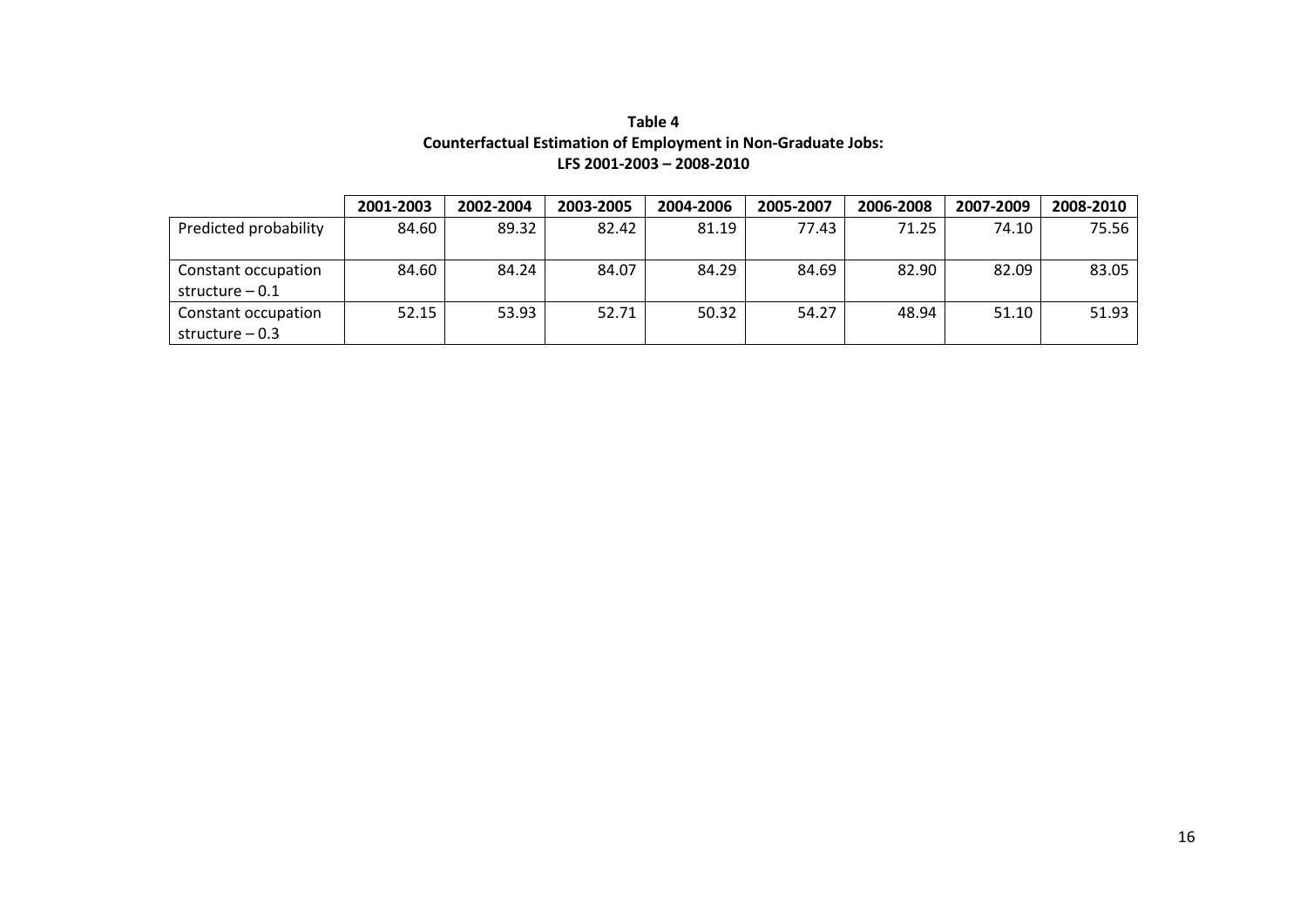Crucially, the classification of occupations is allowed to vary over time and this has important implications for observed trends in employment in non-graduate jobs. With a fixed measure of what graduate and non-graduate occupations are, there is no appreciable change in patterns of graduate employment over the sample period analysed here. However, recognising the fact that it is the nature of the job performed and the skill-set that graduates bring to the labour market allows for an introspective measure of the duties performed and a more accurate representation of whether skills are being utilised. Failure to do so paints an incomplete and misleading picture of the prospects facing some of the most recent graduates to leave university.

As a closing caveat, we might note that the trend identified in the previous analysis is only observed over the course of one decade and it may be that extending the time frame over a longer horizon allows an alternative conclusion to be drawn. The evidence presented here, coupled with the increasing phenomenon of over-education and the noted moderation in premiums for the most recent cohorts of graduates as identified in existing sources, is compelling though. There is certainly no evidence that the outcomes of young graduates in Britain have continued to improve in spite of the increasing supply of highly educated labour. However, this is not to say that graduates do not still receive substantial rewards for their skills. The graduate wage premium remains, on average, high and it is still the case that some three quarters of graduates will take up employment in graduate occupations where their skills and abilities are suitably utilised.

#### **Acknowledgements**

Financial support from the ESRC (grant no: RES-000-22-1982) is acknowledged by both authors. Financial support from the ESRC (grant no: RES-591-28-0001) is also acknowledged by O'Leary. The authors are grateful for research assistance from Suzanne Grazier on an earlier version of this paper, which has now been substantially revised and updated. Data from the Labour Force Survey was made available from the UK Data Archive and is acknowledged as Crown Copyright.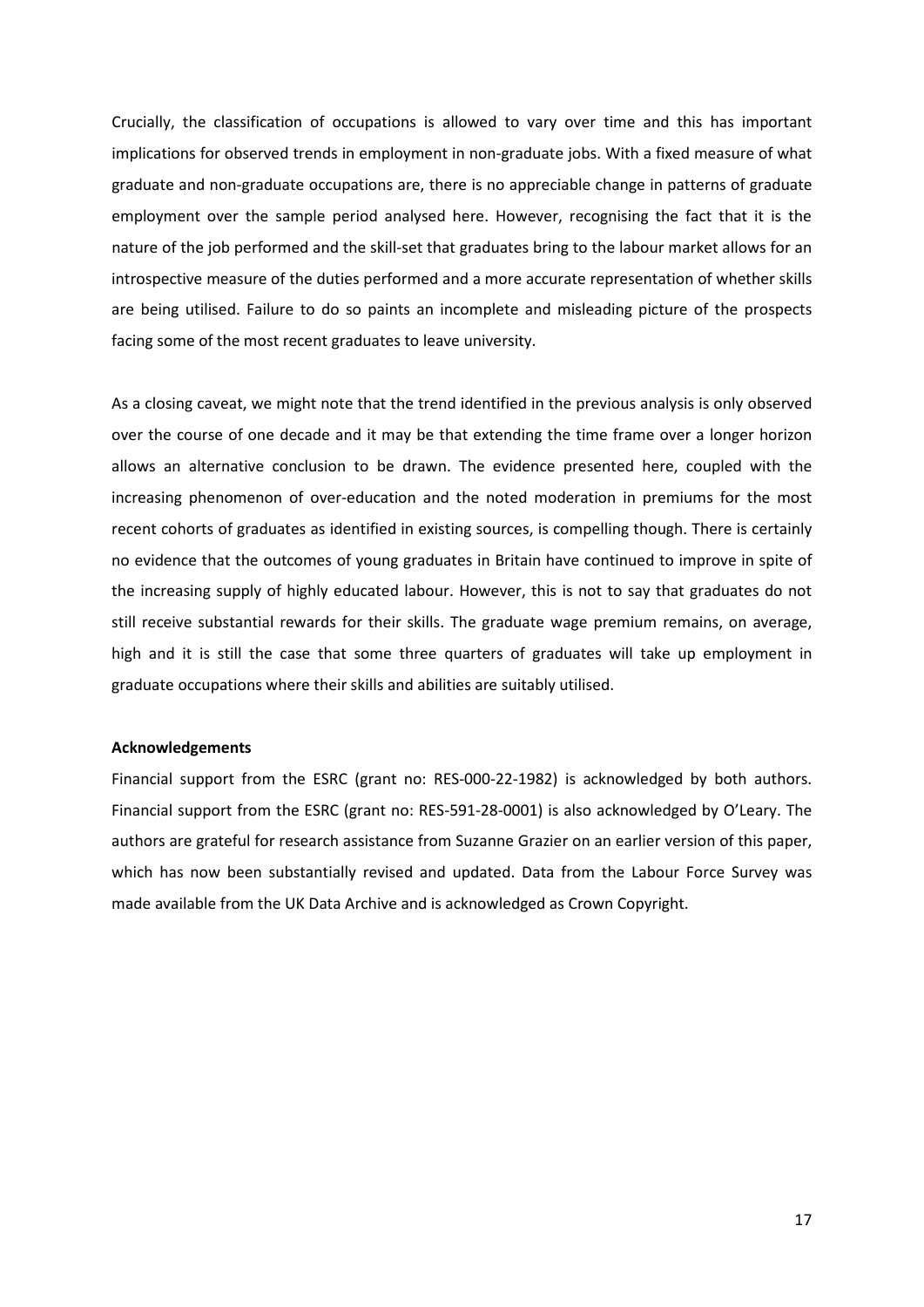#### **References**

Battu H., Belfield C. and Sloane P.,1999. Over-education Among Graduates: A Cohort View, *Education Economics, 7(1)*, 21-38.

Cardoso A., 2007. Jobs for Young University Graduates, *Economics Letters*, 94, 271-277.

Chevalier A., 2003. Measuring Over-Education, *Economica*, 70, 509-531.

Elias P. and Purcell K., 2003. Measuring Change in the Graduate Labour Market, IER/ESRU Research report no. 1.

Elias P. and Purcell K., 2004. Is Mass Higher Education Working? Evidence from the Labour Market Experience of Recent Graduates, *National Institute Economic Review,* 90, October, 30-44.

Felstead A., Gallie D., Green F., and Zhu Y., 2007. *Skills at Work, 1986-2006*, SKOPE - ESRC Centre on Skills, Knowledge and Organisational Performance, Universities of Oxford and Cardiff.

Green F. and Zhu Y., 2010. Over-Qualification, Job Dissatisfaction and Increasing Dispersion in the Returns to Graduate Education, *Oxford Economic Papers*, 62,740-763.

Gosling A., Machin S. and Meghir C., 2000. The Changing Distribution of Male Wages in the UK, *Review of Economic Studies*, 76, 635-666.

Gottschalk P. and Hansen M., 2003. Is the Proportion of College Workers in Non-College Jobs Increasing? *Journal of Labor Economics*, 21, 449-471.

O'Leary N. and Sloane P., 2005. The Return to a University Education in Great Britain, *National Institute Economic Review*, 193, 75-89.

O'Leary N., Sloane P., 2011. The Wage Premium for University Education in Great Britain during a Decade of Change, *The Manchester School*, 79(4), 740-764.

Sloane P., Battu H. and Seaman P., 1999. Overeducation, Undereducation and the British Labour Market, *Applied Economics,* 34(11), 1437-1453.

Walker I. and Zhu Y., 2008. The College Wage Premium and the Expansion of Higher Education in the UK, *Scandinavian Journal of Economics*, 110, 695-709.

Walker I. and Zhu Y., 2011. Differences by Degree; Evidence of the Net Financial Rates of Return to Undergraduate Study for England and Wales, *Economics of Education Review,* 30(6), 1177-1186.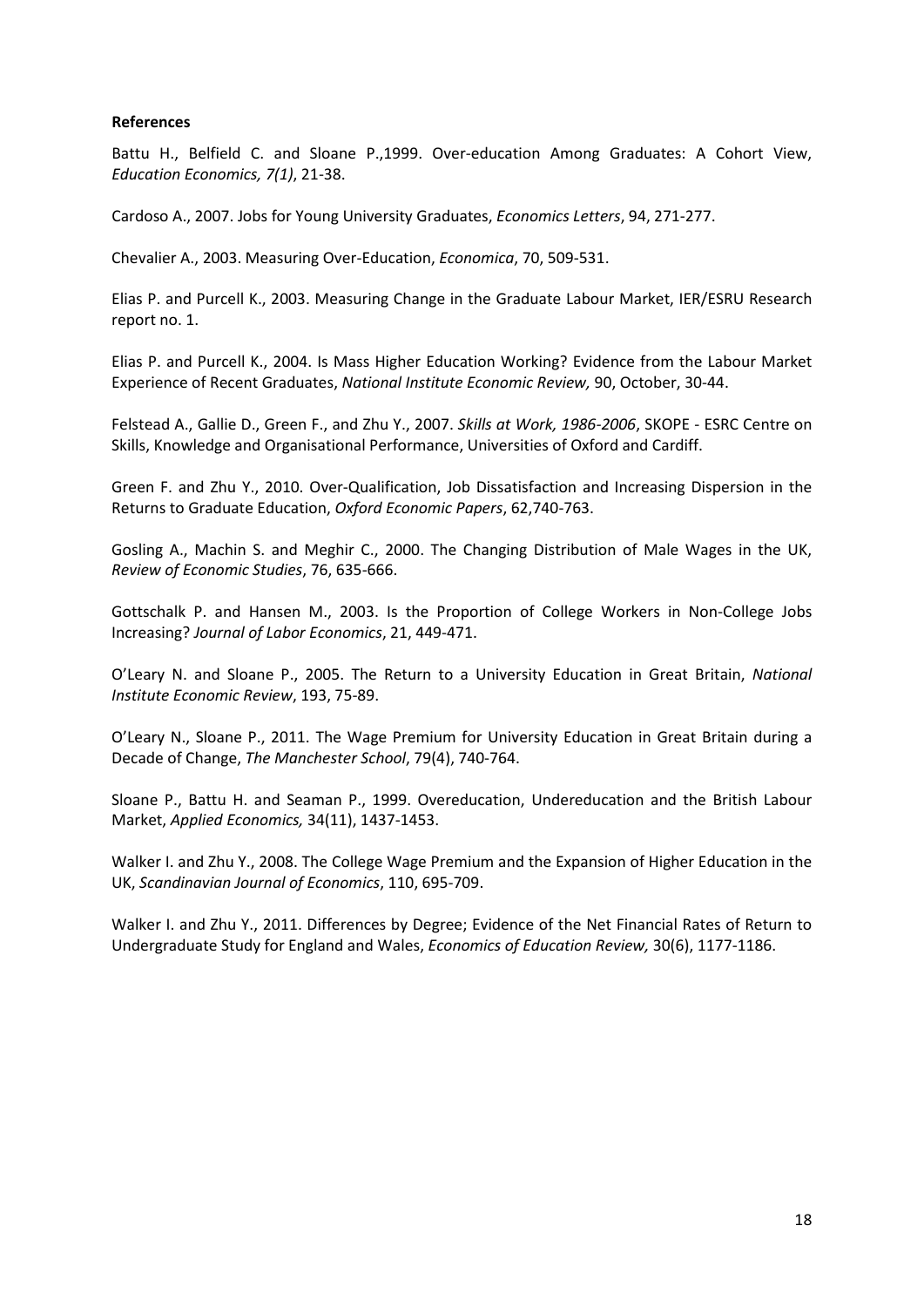| 4-digit SOC | Occupation                                                                             |
|-------------|----------------------------------------------------------------------------------------|
| 111 (rem),  | Corporate managers and senior officials; production managers                           |
| 112         |                                                                                        |
| 1114        | Senior officials of special interest organisations                                     |
| 1131,1132   | Financial managers and chartered secretaries; marketing and sales managers             |
| 1133,1134,  | Purchasing managers; advertising and public relations managers; personnel, training    |
| 1135,1136,  | and industrial relations managers; information and communication technology            |
| 1137        | managers; research and development managers                                            |
| 114,1151    | Quality and customer care managers; financial institution managers                     |
| 1152        | Office managers in financial institutions                                              |
| 116         | Managers in distribution, storage and retailing                                        |
| 117,1181,   | Protective service officers; hospital and health service managers; social services     |
| 1184,1185,  | managers; residential and day care managers; managers and proprietors in other         |
| 123 (rem)   | service industries                                                                     |
| 1182        | Pharmacy managers                                                                      |
| 1211,1219,  | Farm managers; managers in animal husbandry, forestry and fishing nec; managers        |
| 122         | and proprietors in hospitality and leisure services                                    |
| 1212        | Natural environment and conservation managers                                          |
| 1233        | Hairdressing and beauty salon managers and proprietors                                 |
| 2111,212    | Chemists; engineering professionals                                                    |
| 2112        | <b>Biological scientists and biochemists</b>                                           |
| 2113        | Physicists, geologists and meteorologists                                              |
| 213         | Information and communication technology professionals                                 |
| 2212        | Psychologists                                                                          |
| 2213        | Pharmacists/pharmacologists                                                            |
| 2214        | Ophthalmic opticians                                                                   |
| 2215        | Dental practitioners                                                                   |
| 2216        | Veterinarians                                                                          |
| 2311        | Higher education teaching professionals                                                |
| 2312        | Further education teaching professionals                                               |
| 2313,2317,  | Education officers, school inspectors; registrars and senior administrators of         |
| 2319,       | educational establishments; teaching professional nec; public service professionals;   |
| 244 (rem),  | librarians; social welfare associate professionals                                     |
| 2451,323    |                                                                                        |
| 2314        | Secondary education teaching professionals                                             |
| 2315        | Primary and nursery education teaching professionals                                   |
| 2316        | Special needs education teaching professionals                                         |
| 2321        | Scientific researchers                                                                 |
| 2322,242    | Social science researchers; business and statistical professionals                     |
| 2329        | Researchers nec                                                                        |
| 2411        | Solicitors and lawyers, judges and coroners                                            |
| 2419        | Legal professionals nec                                                                |
| 2431        | Architects                                                                             |
| 243 (rem),  | Architects, town planners, surveyors; draughtspersons and building inspectors; graphic |
| 312,3421    | designers                                                                              |
| 2443        | <b>Probation officers</b>                                                              |
| 2452        | Archivists and curators                                                                |

## **Appendix Table A1 Aggregation of Occupations using SOC 2000 Codings**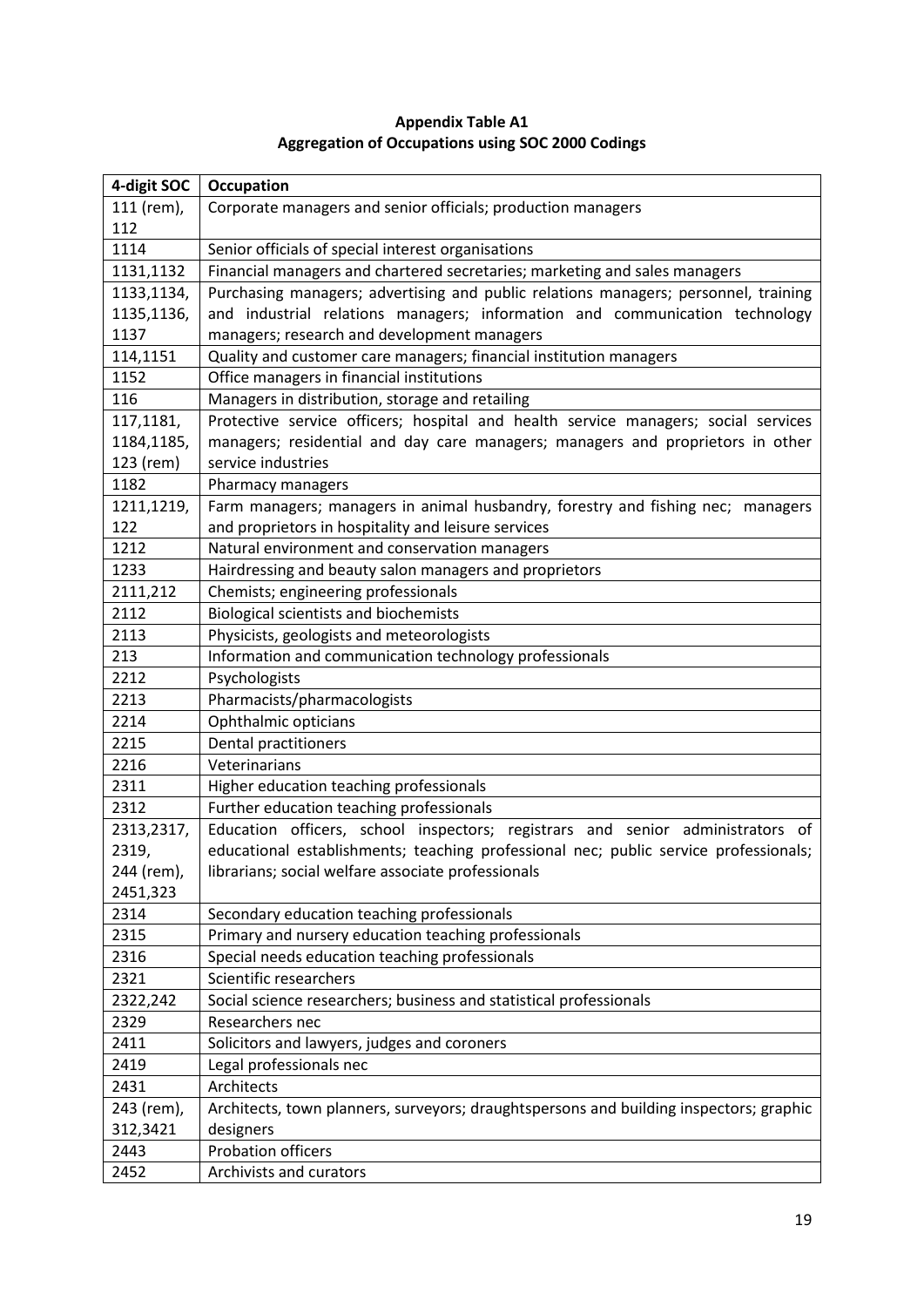| 311        | Science and engineering technicians                                                     |
|------------|-----------------------------------------------------------------------------------------|
| 313        | IT service delivery occupations                                                         |
| 3212       | Midwives                                                                                |
| 3214       | Medical radiographers                                                                   |
| 3215       | Chiropodists                                                                            |
| 321 (rem), | Health associate professionals; therapists nec                                          |
| 3229       |                                                                                         |
| 3221       | Physiotherapists                                                                        |
| 3222       | <b>Occupational therapists</b>                                                          |
| 3223       | Speech and language therapists                                                          |
| 3311       | NCOs and other ranks in protective service occupations                                  |
| 331 (rem)  | Protective service occupations                                                          |
| 3412       | Authors, writers                                                                        |
| 341 (rem), | Artistic and literary occupations; product, clothing and related designers; media       |
| 3422,343,  | associate professionals; sports and fitness occupations                                 |
| 344        |                                                                                         |
| 3514       | <b>Train drivers</b>                                                                    |
| 351 (rem), | Transport associate professionals; marketing associate professionals; estate agents,    |
| 3543,3544  | auctioneers                                                                             |
| 352, 3535, | Legal associate professionals; taxation experts; importers, exporters; financial and    |
| 3536,3537, | accounting technicians; business and related associate professionals nec;               |
| 3539       |                                                                                         |
| 3531,3532, | Estimators, valuers and assessors; brokers; insurance underwriters; finance and         |
| 3533,3534  | investment analysts/advisers                                                            |
| 3541,3542  | Buyers and purchasing officers; sales representatives                                   |
| 3551       | Conservation and environmental protection officers                                      |
| 3561,3562  | Public service associate professionals; personnel and industrial relations officers     |
| 3563,3564, | Vocational and industrial trainers and instructors; careers advisers and vocational     |
| 3566,3567, | guidance specialists; statutory examiners; occupational hygienists and safety officers; |
| 3568,3552  | countryside and park rangers                                                            |
| 3565       | Inspectors of factories, utilities and trading standards                                |
| 4111,4112  | Civil service executive officers; civil service administrative officers and assistants  |
| 4113,4114  | Local government clerical officers and assistants; officers of non-governmental         |
|            | organisations                                                                           |
| 412        | Administrative occupations in finance                                                   |
| 4131       | Filing and other records assistants/clerks                                              |
| 4132,4133, | Pension and insurance clerks; stock control clerks; transport and distribution clerks   |
| 4134       |                                                                                         |
| 4135,4136, | Library assistants/clerks; database assistants/clerks; market research interviewers     |
| 4137       |                                                                                         |
| 414,415    | Administrative occupations in communications; general administrative occupations        |
| 5212       | Moulders, core makers, die casters                                                      |
| 5213       | Sheet metal workers                                                                     |
| 5214       | Metal plate workers, shipwrights, riveters                                              |
| 5215       | <b>Welding trades</b>                                                                   |
| 5216       | Pipe fitters                                                                            |
| 5221       | Metal machining setters and setter-operators                                            |
| 5223       | Metal working production and maintenance fitters                                        |
| 5231       | Motor mechanics                                                                         |
| 5232       | Vehicle body builders and repairers                                                     |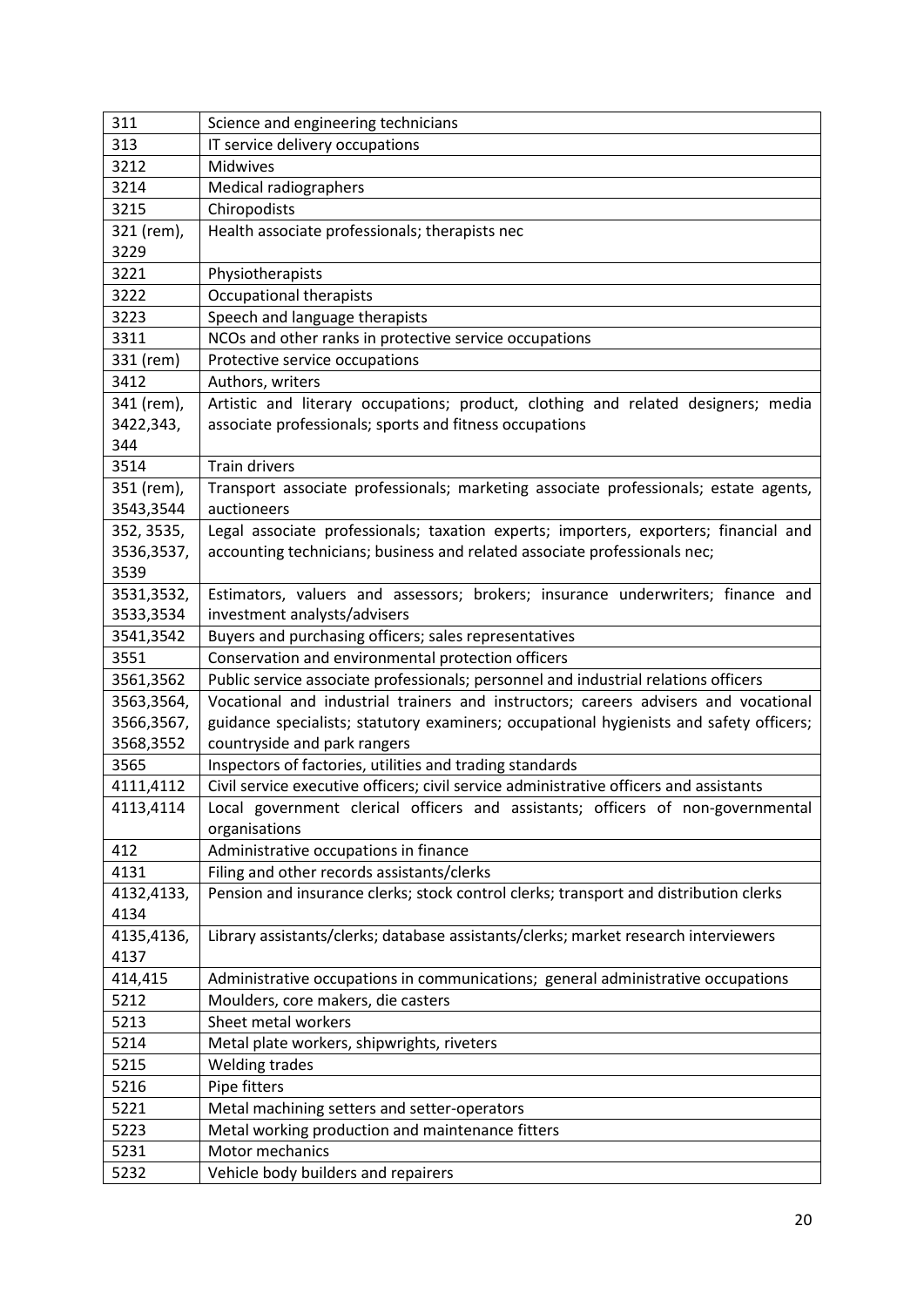| 5233         | Auto electricians                                                                |
|--------------|----------------------------------------------------------------------------------|
| 5234         | Vehicle spray painters                                                           |
| 5241         | Electricians, electrical fitters                                                 |
| 5243         | Lines repairers and cable jointers                                               |
| 5311         | Steel erectors                                                                   |
| 5312         | Bricklayers, masons                                                              |
| 5313         | Roofers, roof tillers and slaters                                                |
| 5314         | Plumbers, heating and ventilating engineers                                      |
| 5315         | Carpenters and joiners                                                           |
| 5316         | Glaziers, window fabricators and fitters                                         |
| 5321         | Plasterers                                                                       |
| 5322         | Floorers and wall tilers                                                         |
| 5323         | Painters and decorators                                                          |
| 5411         | Weavers and knitters                                                             |
| 5413         | Leather and related trades                                                       |
| 5422         | Printers                                                                         |
| 5431         | Butchers, meat cutters                                                           |
| 5434         | Chefs, cooks                                                                     |
| 5494         | Musical instrument makers and tuners                                             |
| $5$ (rem)    | Skilled trades occupations                                                       |
| 6113         | Dental nurses                                                                    |
| 611 (rem),   | Healthcare and related personal services; animal care services                   |
| 613          |                                                                                  |
| 6121         | Nursery nurses                                                                   |
| 612 (rem),   | Childcare and related personal services; leisure and travel service occupations; |
|              |                                                                                  |
| 621,6232,    | caretakers; undertakers and mortuary assistants                                  |
| 6291         |                                                                                  |
| 6221         | Hairdressers, barbers                                                            |
| 6222         | Beauticians and related occupations                                              |
| 6231         | Housekeepers and related occupations                                             |
| 6292         | Pest control officers                                                            |
| 711,         | Sales assistants and retail cashiers; sales related occupations                  |
| 712 (rem)    |                                                                                  |
| 7124         | Market and street traders and assistants                                         |
| 721          | Customer service occupations                                                     |
| 8112         | Glass and ceramics process operatives                                            |
| 8116         | Plastics process operatives                                                      |
| 8117         | Metal making and treating process operatives                                     |
| 8118         | Electroplaters                                                                   |
| 8121         | Paper and wood machine operatives                                                |
| 8123         | Quarry workers and related operatives                                            |
| 8125         | Metal working machine operatives                                                 |
| 8126         | Water and sewerage plant operatives                                              |
| 8132         | Assemblers (vehicles and metal goods)                                            |
| 8134         | Weighers, graders, sorters                                                       |
| 8135         | Tyre, exhaust and windscreen fitters                                             |
| 8136         | Clothing cutters                                                                 |
| 8137         | Sewing machinists                                                                |
| 8141<br>8211 | Scaffolders, stagers, riggers<br>Heavy goods vehicle drivers                     |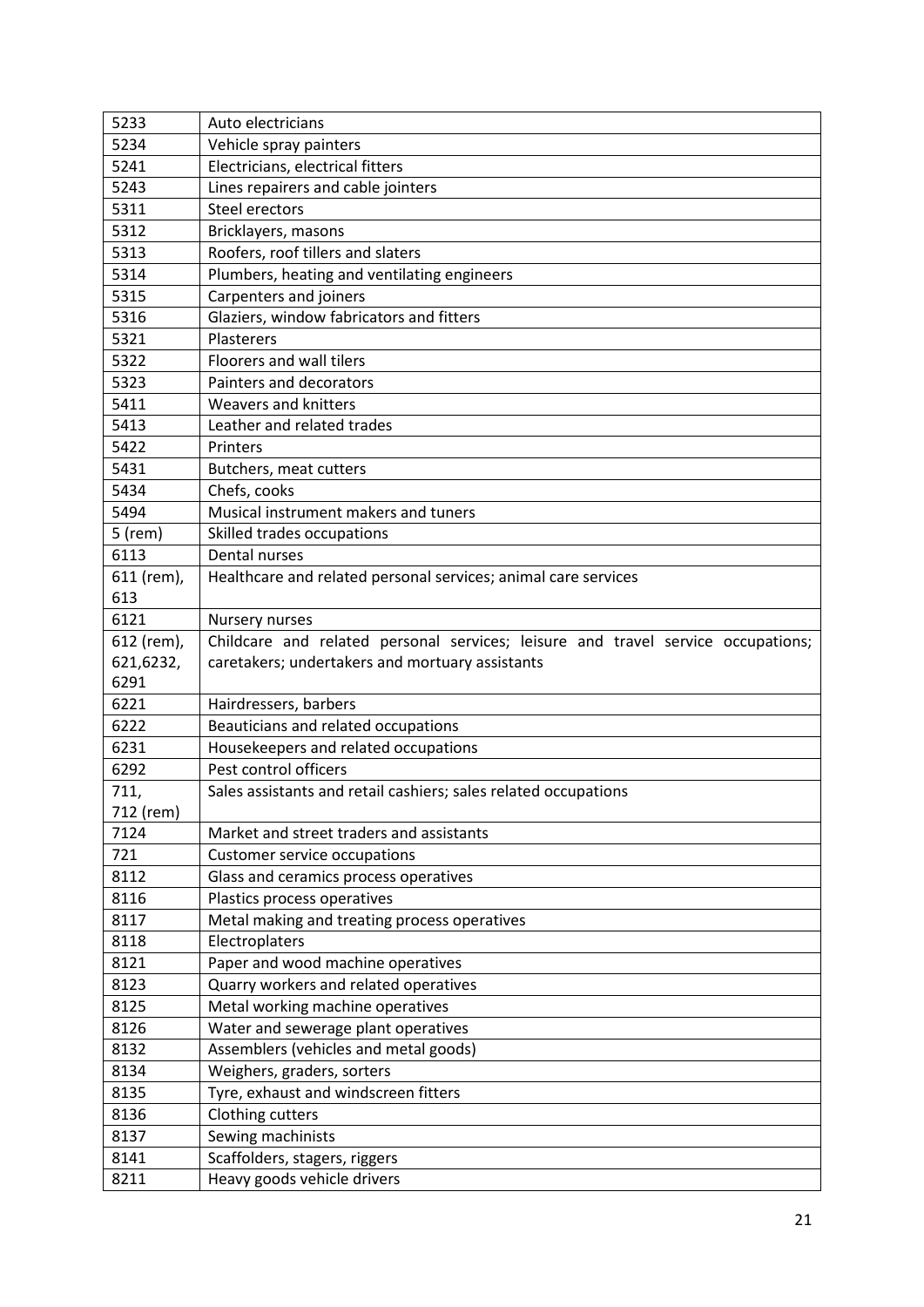| 8216      | Rail transport operatives                                     |
|-----------|---------------------------------------------------------------|
| 8217      | Seafarers (merchant navy); barge, lighter and boat operatives |
| 8221      | Crane drivers                                                 |
| 8222      | Fork-lift truck drivers                                       |
| 8223      | Agricultural machinery drivers                                |
| 8 (rem),  | Process plant and machine operatives; elementary occupations  |
| $9$ (rem) |                                                               |
| 9131      | Labourers in foundries                                        |
| 9141      | Stevedores, dockers and slingers                              |
| 9232      | Road sweepers                                                 |
| 9239      | Elementary cleaning occupations nec                           |
| 9244      | School mid-day assistants                                     |
| 9245      | Car park attendants                                           |